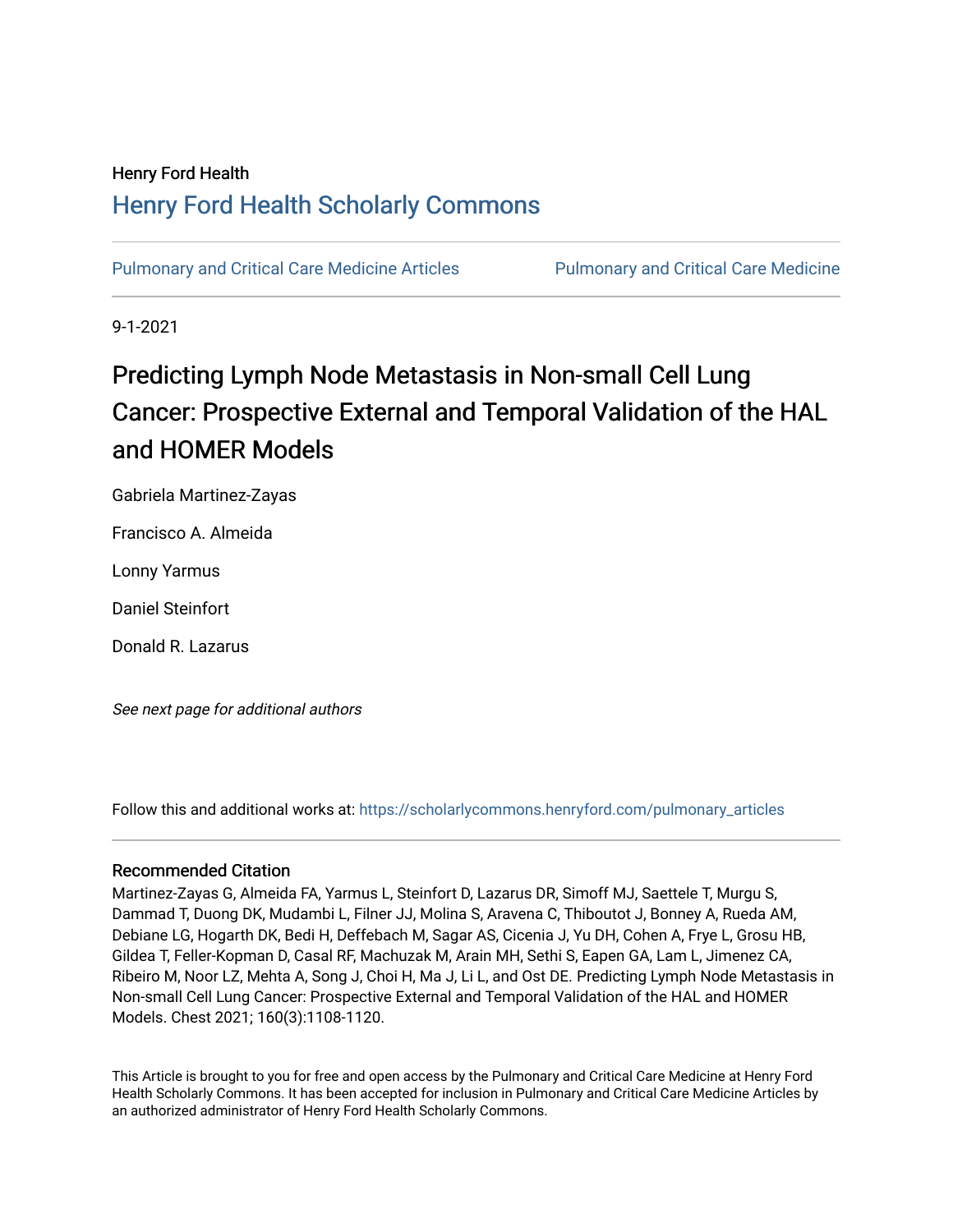## Authors

Gabriela Martinez-Zayas, Francisco A. Almeida, Lonny Yarmus, Daniel Steinfort, Donald R. Lazarus, Michael J. Simoff, Timothy Saettele, Septimiu Murgu, Tarek Dammad, D. Kevin Duong, Lakshmi Mudambi, Joshua J. Filner, Sofia Molina, Carlos Aravena, Jeffrey Thiboutot, Asha Bonney, Adriana M. Rueda, Labib G. Debiane, D. Kyle Hogarth, Harmeet Bedi, Mark Deffebach, Ala-Eddin S. Sagar, Joseph Cicenia, Diana H. Yu, Avi Cohen, Laura Frye, Horiana B. Grosu, Thomas Gildea, David Feller-Kopman, Roberto F. Casal, Michael Machuzak, Muhammad H. Arain, Sonali Sethi, George A. Eapen, Louis Lam, Carlos A. Jimenez, Manuel Ribeiro, Laila Z. Noor, Atul Mehta, Juhee Song, Humberto Choi, Junsheng Ma, Liang Li, and David E. Ost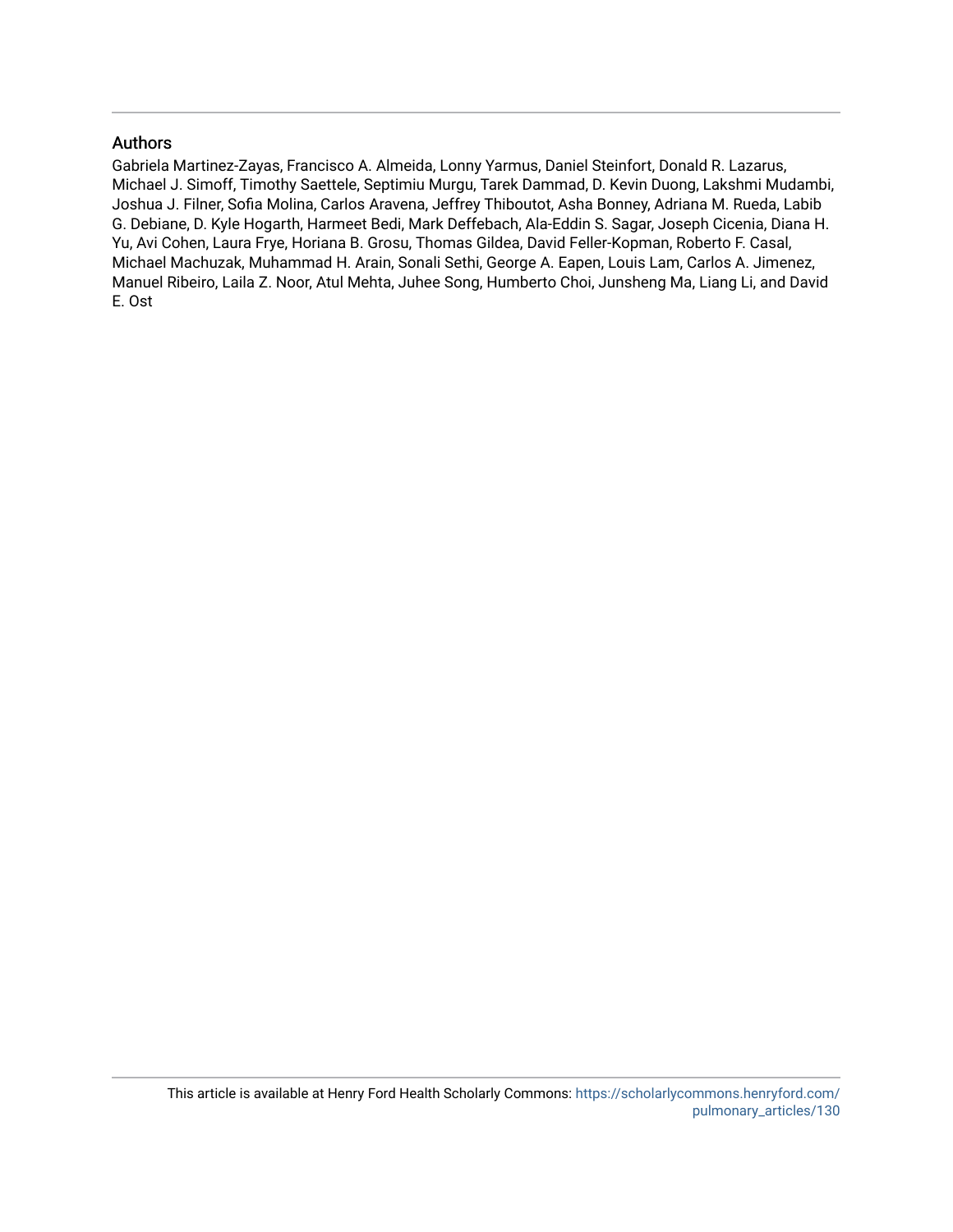## Predicting Lymph Node Metastasis in Non-small Cell Lung Cancer

Check for updates

## Prospective External and Temporal Validation of the HAL and HOMER Models

Gabriela Martinez-Zayas, MD; Francisco A. Almeida, MD; Lonny Yarmus, DO; Daniel Steinfort, PhD; Donald R. Lazarus, MD; Michael J. Simoff, MD; Timothy Saettele, MD; Septimiu Murgu, MD; Tarek Dammad, MD; D. Kevin Duong, DO; Lakshmi Mudambi, MD; Joshua J. Filner, MD; Sofia Molina, MD; Carlos Aravena, MD; Jeffrey Thiboutot, MD; Asha Bonney, MD; Adriana M. Rueda, MD; Labib G. Debiane, MD; D. Kyle Hogarth, MD; Harmeet Bedi, MD; Mark Deffebach, MD; Ala-Eddin S. Sagar, MD; Joseph Cicenia, MD; Diana H. Yu, MD; Avi Cohen, MD; Laura Frye, MD; Horiana B. Grosu, MD, MPH; Thomas Gildea, MD; David Feller-Kopman, MD; Roberto F. Casal, MD; Michael Machuzak, MD; Muhammad H. Arain, MBBS; Sonali Sethi, MD; George A. Eapen, MD; Louis Lam, MD; Carlos A. Jimenez, MD; Manuel Ribeiro, MD; Laila Z. Noor, MD; Atul Mehta, MD; Juhee Song, PhD; Humberto Choi, MD; Junsheng Ma, PhD; Liang Li, PhD; and David E. Ost, MD, MPH

> BACKGROUND: Two models, the Help with the Assessment of Adenopathy in Lung cancer (HAL) and Help with Oncologic Mediastinal Evaluation for Radiation (HOMER), were recently developed to estimate the probability of nodal disease in patients with non-small cell lung cancer (NSCLC) as determined by endobronchial ultrasound-transbronchial needle aspiration (EBUS-TBNA). The objective of this study was to prospectively externally validate both models at multiple centers.

RESEARCH QUESTION: Are the HAL and HOMER models valid across multiple centers?

STUDY DESIGN AND METHODS: This multicenter prospective observational cohort study enrolled consecutive patients with PET-CT clinical-radiographic stages T1-3, N0-3, M0 NSCLC undergoing EBUS-TBNA staging. HOMER was used to predict the probability of N0 vs N1 vs N2 or N3 (N2|3) disease, and HAL was used to predict the probability of N2|3 (vs N0 or N1) disease. Model discrimination was assessed using the area under the receiver operating characteristics curve (ROC-AUC), and calibration was assessed using the Brier score, calibration plots, and the Hosmer-Lemeshow test.

RESULTS: Thirteen centers enrolled 1,799 patients. HAL and HOMER demonstrated good discrimination: HAL ROC-AUC =  $0.873$  (95%CI, 0.856-0.891) and HOMER ROC-AUC = 0.837 (95%CI, 0.814-0.859) for predicting N1 disease or higher  $(N1|2|3)$  and 0.876 (95%CI, 0.855-0.897) for predicting N2[j](#page-14-0)3 disease. Brier scores were 0.117 and 0.349, respectively. Calibration plots demonstrated good calibration for both models. For HAL, the difference

ABBREVIATIONS: CHEST = American College of Chest Physicians; EBUS-TBNA = endobronchial ultrasound-transbronchial needle aspiration; ESTS = European Society of Thoracic Surgery; HAL = acronym to the Help with the Assessment of Adenopathy in Lung cancer model; HOMER = acronym to the Help with Oncologic Mediastinal Evaluation for Radiation model; NCCN = National Comprehensive Cancer

Network; NSCLC = non-small cell lung cancer; ROC-AUC = area under the receiver operating characteristics curve; SABR = stereotactic ablative radiotherapy; SPN = solitary pulmonary nodule

AFFILIATIONS: From the Department of Pulmonary Medicine (G. Martinez-Zayas, S. Molina, H. B. Grosu, R. F. Casal, M. H. Arain, G. A.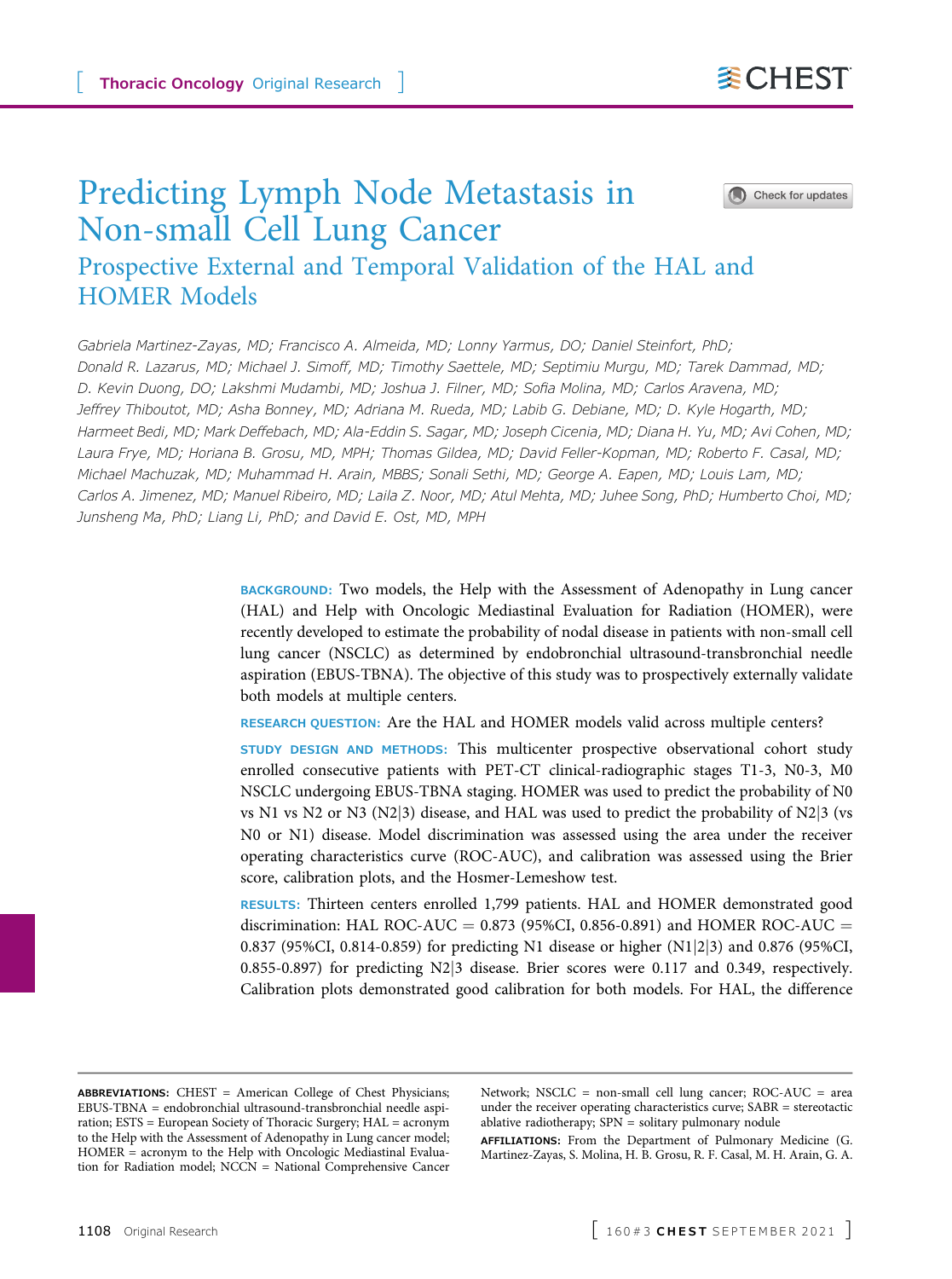between forecast and observed probability of  $N2$ ]3 disease was  $+0.012$ ; for HOMER, the difference for N1|2|3 was  $-0.018$  and for N2|3 was  $+0.002$ . The Hosmer-Lemeshow test was significant for both models ( $P = .034$  and .002), indicating a small but statistically significant calibration error.

INTERPRETATION: HAL and HOMER demonstrated good discrimination and calibration in multiple centers. Although calibration error was present, the magnitude of the error is small, such that the models are informative. CHEST 2021; 160(3):1108-1120

KEY WORDS: endobronchial ultrasound; lung cancer; lung cancer staging; mediastinal adenopathy

Correct mediastinal staging is critical for decisionmaking in non-small cell lung cancer (NSCLC) because treatment options and prognosis vary according to stage.<sup>[1](#page-13-0)</sup> Surgical resection with mediastinal lymph node dissection is warranted for patients without nodal involvement (N0) and for select patients with ipsilateral

DOI: <https://doi.org/10.1016/j.chest.2021.04.048>

hilar nodal involvement  $(T1-2, N1)<sup>2</sup>$  $(T1-2, N1)<sup>2</sup>$  $(T1-2, N1)<sup>2</sup>$  For patients that cannot tolerate surgery because of comorbidities and those who refuse surgery, stereotactic ablative radiotherapy (SABR) may be an option, provided there is no mediastinal or hilar node involvement. $3$  Once mediastinal lymph nodes are involved, multimodality treatment with chemotherapy, radiation, or targeted therapy is usual. $4$ 

Because lymph node involvement markedly impacts treatment decisions, the diagnostic approach to NSCLC revolves around assessment of the probability of lymph node involvement.[5-7](#page-13-4) Current American College of Chest Physicians (CHEST) and National Comprehensive Cancer Network (NCCN) guidelines suggest using PET-CT to look for evidence of lymph node metastasis.<sup>[1](#page-13-0),[8](#page-13-5)</sup> In patients with a sufficiently high probability of nodal metastasis, mediastinal lymph node sampling with a needle technique such as endobronchial ultrasound guided-transbronchial needle aspiration (EBUS-TBNA) is warranted. $<sup>6</sup>$  $<sup>6</sup>$  $<sup>6</sup>$  However, determining the</sup> probability of nodal disease is difficult because PET-CT, while useful, has limited sensitivity and specificity for nodal involvement. $1,6$  $1,6$ 

<span id="page-3-0"></span>The CHEST and NCCN guidelines have suggested using prediction models to estimate the probability of cancer to manage solitary pulmonary nodules  $(SPNs)$ .<sup>[6,](#page-13-6)[8,](#page-13-5)[9](#page-13-7)</sup> Similarly, models exist to estimate the probability of nodal disease in patients with NSCLC, with varying success. $10-17$  Recently, the Help with the Assessment of Adenopathy in Lung cancer  $(HAL)^{10}$  $(HAL)^{10}$  $(HAL)^{10}$  and Help with Oncologic Mediastinal Evaluation for Radiation  $(HOMER)^{17}$  models were developed retrospectively and externally validated on three retrospective independent datasets. HAL is a binary logistic regression model, which predicts the probability of N0 or N1 disease  $(prN0|1)$  vs the probability of N2 or N3 disease (prN2|3) as determined by EBUS-TBNA.<sup>[10](#page-13-8)</sup> HOMER is an ordinal logistic regression model that predicts prN0 vs prN1

Eapen, C. A. Jimenez, L. Z. Noor, and D. E. Ost), The University of Texas MD Anderson Cancer Center, Houston, TX; the Department of Pulmonary Medicine (F. A. Almeida, J. Cicenia, T. Gildea, M. Machuzak, S. Sethi, L. Lam, M. Ribeira, A. Mehta, and H. Choi), Cleveland Clinic, Cleveland, OH; the Division of Pulmonary and Critical Care (L. Yarmus, J. Thiboutot, and D. Feller-Kopman), Johns Hopkins University, Baltimore, MD; the Department of Respiratory Medicine (D. Steinfort and A. Bonney), Royal Melbourne Hospital, Melbourne, Australia; the Department of Medicine (D. Steinfort), University of Melbourne, Melbourne, Australia; the Department of Pulmonary, Critical Care, and Sleep Medicine (D. R. Lazarus and A. M. Rueda), Baylor College of Medicine, Houston, TX; the Department of Pulmonary and Critical Care Medicine (M. J. Simoff, L. G. Debiane, and A. Cohen), Henry Ford Hospital, Detroit, MI; the Department of Pulmonary Disease and Critical Care Medicine (T. Saettele), Saint Luke's Hospital of Kansas City, Kansas City, MO; the Division of Pulmonary and Critical Care Medicine (S. Murgu and D. K. Hogarth), University of Chicago, Chicago, IL; the Department of Pulmonary Medicine (T. Dammad), University of New Mexico, Albuquerque, NM; the Department of Pulmonary and Critical Care Medicine (T. Dammad), CHRISTUS St. Vincent Medical Center, Santa Fe, NM; the Department of Pulmonary, Allergy and Critical Care Medicine (D. K. Duong and H. Bedi), Stanford University Medical Center and School of Medicine, Stanford, CA; the Division of Pulmonary and Critical Care (L. Mudambi and M. Deffebach), VA Portland Health Care System, Oregon Health and Science University, Portland, OR; the Department of Pulmonary Medicine (J. J. Filner), Northwest Permanente and The Center for Health Research, Kaiser Permanente Northwest, Portland, OR; the Department of Respiratory Diseases (C. Aravena), Pontificia Universidad Catolica de Chile, Santiago, Chile; the Department of Pulmonary Medicine (A.-E. S. Sagar), Banner MD Anderson Cancer Center, Gilbert, AZ; the Division of Pulmonary, Critical Care and Sleep Medicine (D. H. Yu), Keck School of Medicine, University of Southern California, Los Angeles, CA; the Division of Allergy, Pulmonary and Critical Care Medicine (L. Frye), University of Wisconsin, Madison, WI; and the Department of Biostatistics (J. Song, J. Ma, and L. Li), The University of Texas MD Anderson Cancer Center, Houston, TX.

FUNDING/SUPPORT: Statistical analysis work supported in part by the Cancer Center Support Grant (NCI Grant P30 CA016672).

CORRESPONDENCE TO: David E. Ost, MD, MPH; email: [dost@](mailto:dost@mdanderson.org) [mdanderson.org](mailto:dost@mdanderson.org)

Copyright  $@$  2021 Published by Elsevier Inc under license from the American College of Chest Physicians.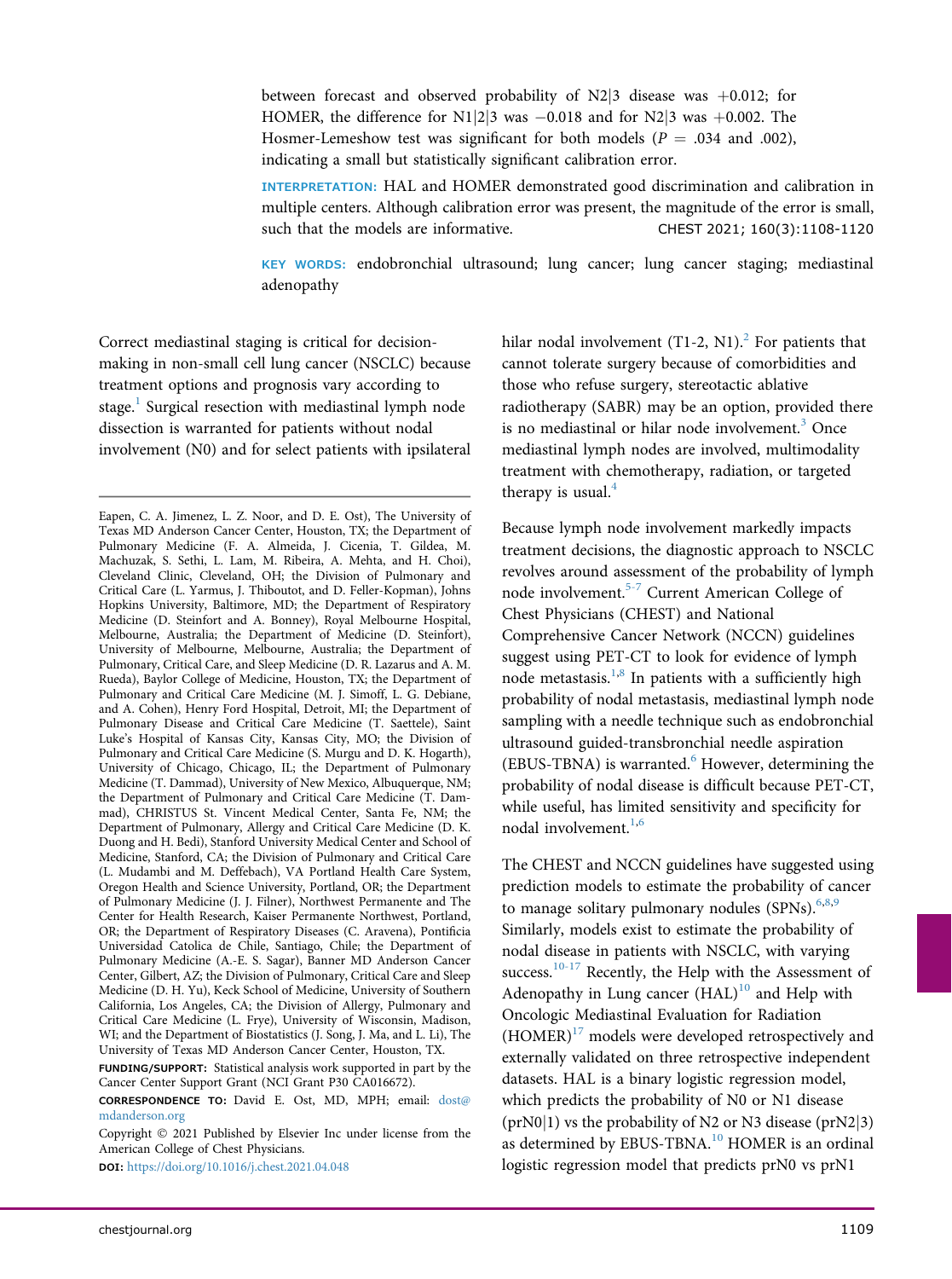### Take-home Points

Study Question: Are the HAL and HOMER models for predicting malignant mediastinal lymph node involvement valid across multiple centers?

Results: HAL and HOMER demonstrated good discrimination (ROC  $\geq$  0.83) in 1,799 patients across 13 centers, and they demonstrated good calibration between forecast and observed probabilities of nodal disease (difference,  $+0.012$  for HAL and  $-0.018$ and  $+0.002$  for HOMER).

Interpretation: In multiple centers, HAL and HOMER demonstrated good discrimination and calibration.

vs prN2|3 as determined by EBUS-TBNA.<sup>[17](#page-14-0)</sup> HOMER performed well over long periods at the model development institution<sup>[17](#page-14-0)</sup> (ie, temporal validation), but performance over time was not measured at other hospitals. HAL has not been temporally validated at any site.

The objective of this study was to prospectively and externally validate HAL and HOMER at multiple new centers to determine whether these clinical prediction rules are suitable for generalized clinical use. The secondary objective was to temporally validate HAL (at the model development and external validation institutions) and HOMER (at the external validation institutions).

## Study Design and Methods

This multicenter international prospective observational cohort study involved 13 different hospitals. All consecutive patients with untreated PET-CT clinical radiographic stage T1-3, N0-3, M0 NSCLC that underwent EBUS-TBNA staging were included. Patients who had CT-proven mediastinal invasion, distant metastases, synchronous primaries, recurrent disease, or small cell lung cancer were excluded  $(e$ -Table 1).<sup>[10,](#page-13-8)[17](#page-14-0)</sup> The study was approved by the Institutional Review Board, Committee 4, Protocol PA16-0107 at the University of Texas MD Anderson on June 10, 2016, and enrollment closed on March 1, 2019 [\(e-Appendix 1](#page-3-0)).

All variable definitions were developed before data abstraction, provided to all sites, and are identical to previously published criteria for HAL and HOMER (see [e-Appendix 1](#page-3-0), Methods, for further details).<sup>10[,17](#page-14-0)</sup> PET-CT was used to define N stage and tumor location (central vs peripheral), using previously established definitions.<sup>[10](#page-13-8)[,17-19](#page-14-0)</sup> Lymph node N stage was based on the radiology report and supplemented by interventional pulmonologist review. CT N stage was based on the enlargement of lymph nodes to  $\geq$ 1 cm on their short-axis diameter. PET N stage was based on the radiologist's assessment of fluorodeoxyglucose avidity in mediastinal and hilar lymph nodes. Radiographic N stage by PET and by CT were defined as the highest abnormal nodal station using The Eighth Edition Lung Cancer Stage Classification.<sup>[20](#page-14-1)</sup> Central tumors were defined as those in the inner one third of the hemithorax [\(e-Fig 1\)](#page-3-0). $^{19}$  $^{19}$  $^{19}$ 

The predicted outcome variable was the presence of nodal involvement as determined by EBUS-TBNA. All EBUS-TBNA procedures used a systematic approach, defined as sampling of N3 nodes first, then N2 nodes, and finally N1 nodes.<sup>21</sup> All lymph nodes  $\geq$  0.5 cm by EBUS were sampled, independent of PET-CT status.<sup>[21](#page-14-3)</sup>

#### Statistical Analysis

#### Prediction Models

HAL was used to calculate the predicted probability of the highest nodal station with malignant lymph node involvement for each patient. Highest nodal stage was determined by EBUS-TBNA and dichotomized as N0|1 vs N2|3 disease<sup>[10](#page-13-8)</sup> ([Table 1\)](#page-5-0).

HOMER was used to calculate the predicted probability of the highest nodal station with malignant lymph node involvement for each patient. Highest nodal stage was determined by EBUS-TBNA and was categorized in an ordinal fashion as N0 vs N1 vs  $N2|3$ .<sup>[17](#page-14-0)</sup> Because HOMER is an ordinal logistic regression model with three possible outcomes, two formulas constitute the model, one to predict the probability of N1 disease or higher (prN1|2|3) and another to predict prN2|3 [\(Table 1](#page-5-0)).

#### Temporal and External Validation

For HAL validation, prospective data from 13 hospitals (nine new plus original institutions) were used. For HOMER validation, prospective data from 12 hospitals (nine new plus original external validation institutions) were used, because the previously published temporal validation of HOMER used a portion of the model development institution data.<sup>17</sup>

#### Assessment of Model Performance

Model performance was assessed for discrimination using the area under the receiver operating characteristics (ROC) curve (AUC). Calibration was assessed using the Hosmer-Lemeshow goodness-of-fit test, Brier scores, and observed vs predicted graphs. We prespecified that the primary analysis would assess model performance for the entire cohort, and a secondary analysis would assess model performance stratified by institution.

#### Exploratory Analyses

Hospital-level variables have previously been shown to impact bronchoscopic diagnostic yield<sup>[22](#page-14-4),[23](#page-14-5)</sup> and might impact outcome and model performance. We used random effects models to test for center-level effects ([e-Appendix 1\)](#page-3-0).

In the previously published HAL and HOMER reports, model discrimination was good in all centers, but calibration was off in two centers.<sup>[10](#page-13-8),[17](#page-14-0)</sup> In those studies, institution-specific calibrated models were created  $(e$ -Table 2).<sup>[10,](#page-13-8)[17,](#page-14-0)[24](#page-14-6)</sup> We performed an exploratory analysis to temporally validate the calibrated models at their respective institutions ([e-Appendix 1\)](#page-3-0).

#### Sample Size

For the entire cohort, sample size was calculated so that the lower bound of the 95% CI for ROC-AUC would be 0.70 or higher. We chose the threshold value of 0.70 based on currently used clinical prediction models for SPNs [\(e-Table 3](#page-3-0)).<sup>[25](#page-14-7)</sup> The rationale was that if the ROC-AUC lower limit of the 95% CI was 0.70 or greater and calibration was sufficient, then the model would potentially be clinically useful. Based on prior data and conservative assumptions, we estimated the ROC-AUC would be 0.73 and the prevalence of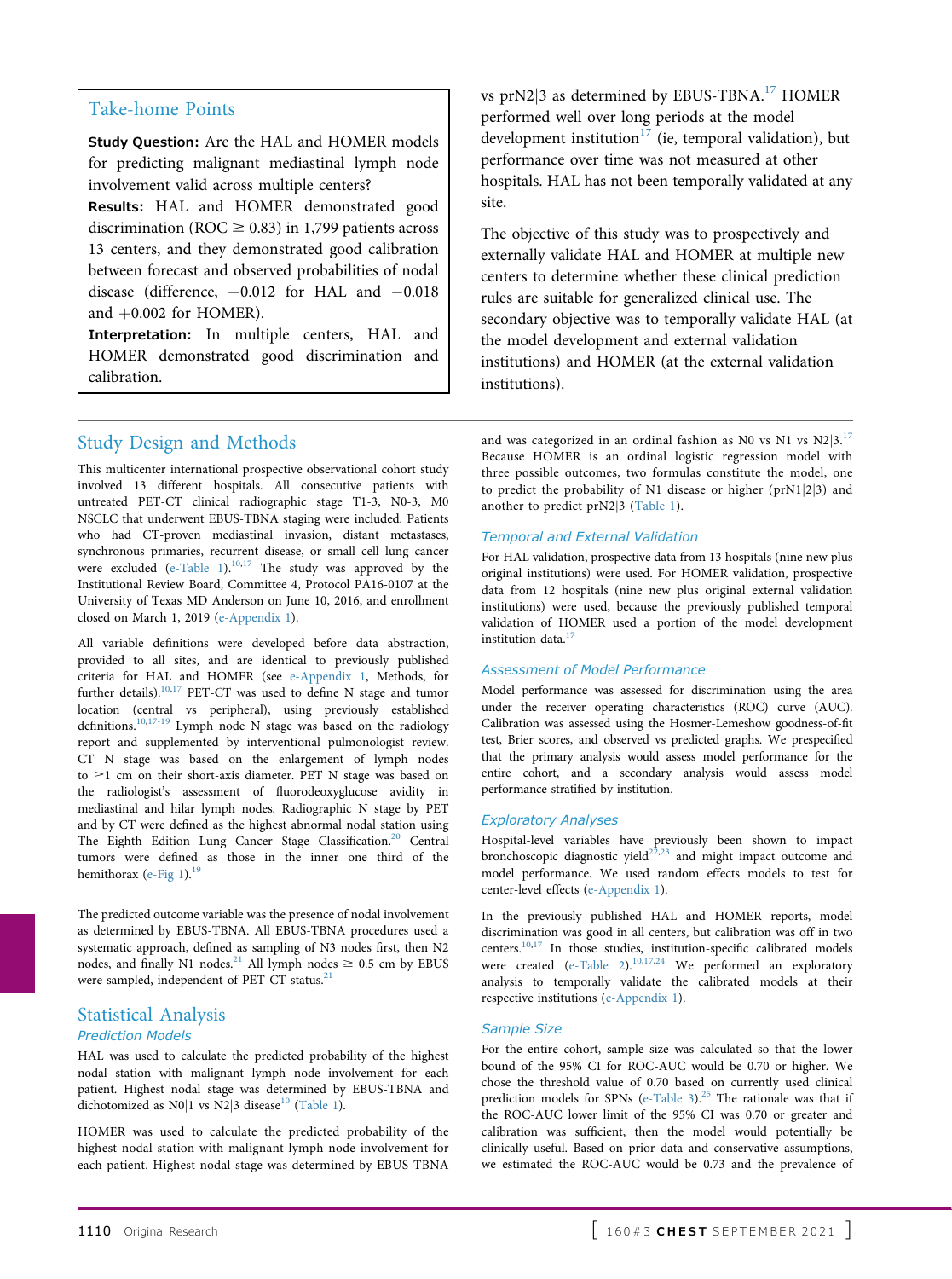<span id="page-5-0"></span>

| TABLE 1 ] HAL and HOMER Prediction Formulas |  |
|---------------------------------------------|--|
|                                             |  |

| Probability Being Predicted                   | HAL Model Formula                                                                                                                                                                                                                                                                                                                                                                                                                                                                                                                                                                  |
|-----------------------------------------------|------------------------------------------------------------------------------------------------------------------------------------------------------------------------------------------------------------------------------------------------------------------------------------------------------------------------------------------------------------------------------------------------------------------------------------------------------------------------------------------------------------------------------------------------------------------------------------|
| Predicted prN213 using HAL                    | $prN2/3 = \frac{\exp(A)}{1 + \exp(A)}$ where $A = -1.0663 - 0.0311 \times (age of patient) +$<br>$0.5881 * I$ (tumor location = central third of the lung) - 0.8235 x I(tumor histology =<br>squamous cell carcinoma) + $0.1423 \times$ I(Nonsmall cell lung carcinoma) - $0.5079 \times$<br>I(other primary lung cancer) + $0.9694 \times I$ (CT = N2 3, PET = N0) + $1.5766 \times I$ (CT =<br>NO N1, PET = N1) + 0.9009 × I(CT = N2 N3, PET = N1) + 2.3726 × I(CT =<br>NO 1, PET = N2 3) + 3.7531 $\times$ I(CT = N2 3, PET = N2 3)                                             |
| Probability being predicted                   | <b>HOMER Model formula</b>                                                                                                                                                                                                                                                                                                                                                                                                                                                                                                                                                         |
| Predicted prN1 2 3 using<br><b>HOMER</b>      | $prN1 2 3 = \frac{exp(B)}{1 + exp(B)}$ where $B = -0.89 - 0.0292 \times$ (age of the patient) + 0.4864 $\times$<br>I(tumor location = central third of the lung) – $0.8217 \times$ I(tumor histology =<br>squamous cell carcinoma) + $0.0635 \times$ I(tumor histology =<br>nonsmall cell lung carcinoma) - $0.4097 \times$ I(tumor histology =<br>other primary lung cancer) + $1.1738 \times I$ (CT = N2 3, PET = N0) + $3.0832 \times I$ (CT =<br>NO 1, PET = N1) + 2.9905 × I(CT = N2 3, PET = N1) + 2.2595 × I(CT = N0 1, PET =<br>$N2 3$ + 3.7113 × I(CT = N2 3, PET = N2 3) |
| Predicted prN2 3 using HOMER                  | $prN2\Big 3 = \frac{exp(C)}{1 + exp(C)}$ where $C = -1.1576 - 0.0292 \times (age of the patient) + 0.4864 \times$<br>I(tumor = centralof third the lung) – $0.8217 \times$ I(tumor histology =<br>squamous cell carcinoma) + $0.0635 \times$ I(tumor histology =<br>nonsmall cell lung carcinoma) - $0.4097 \times$ I(tumor histology =<br>other primary lung cancer) + $0.9798 \times I$ (CT = N2 3, PET = N0) + 1.5937 $\times$ I(CT =<br>NO 1, PET = N1) + 0.9323 × I(CT = N2 3, PET = N1) + 2.3599 × I(CT = N0 1, PET =<br>$N2 3$ + 3.7486 × I(CT = N2 3, PET = N2 3)          |
| Predicted prN0 and prN1<br>derived from HOMER | Using HOMER, it follows that $prN0 = 1 - prN1/2/3$ and $prN1 = prN1/2/3 - prN2/3$ .                                                                                                                                                                                                                                                                                                                                                                                                                                                                                                |

 $I(X)$  is an indicator function and equals 1 if X is true, otherwise equals 0.  $\exp(A) =$  exponential or base of the natural logarithm of A;  $\exp(B) =$  exponential or base of the natural logarithm of B;  $\exp(C) =$  exponential of base of the natural logarithm of C;  $\text{prN0} =$  probability of N0 disease;  $\text{prN1} =$  probability of N1 disease; prN1|2|3 = probability of N1 disease or higher; prN2|3 = probability of N2 or N3 disease.

N2|3 disease would be 23%, which resulted in a sample size of 1,252 patients ([e-Appendix 1\)](#page-3-0). $^{26}$  $^{26}$  $^{26}$  For the secondary analysis stratified by institution, we estimated that 100 patients per institution would provide precise calibration estimators and that 50 patients per institution would be sufficient to obtain a stable ROC-AUC for that center. Therefore, we prespecified that centers with fewer than 100 patients would be excluded from institution-level calibration assessment, and those with fewer than 50 patients would be excluded

## Results

A total of 1,799 patients in 13 hospitals with clinicalradiographic T1-3, N0-3, M0 NSCLC as determined by PET-CT who underwent EBUS-TBNA were enrolled [\(Table 2](#page-6-0)).

### Prospective External and Temporal Validation of HAL for Predicting N0|1 vs N2|3 Disease

Clinical characteristics according to nodal status  $(N0|1)$ vs  $N2|3$ ) are shown in [e-Table 4](#page-3-0). Predictions using HAL demonstrated good discrimination and calibration in the validation cohort ( $n = 1,799$ ). ROC-AUC was 0.873 (95% CI, 0.856-0.891; [Fig 1A](#page-6-1)). Calibration as assessed by observed vs predicted plots ([Fig 2](#page-7-0)A) and Brier score

from institution-level discrimination assessment, because estimates would be unreliable (see [e-Appendix 1](#page-3-0) for details). We therefore decided to enroll a minimum of 1,300 consecutive patients across 13 centers. Institutions were allowed to enroll more than 100 patients, but the goal was to have as many institutions reach the 100-patient threshold as possible.

All statistical analyses used SAS 9.4, STATA 15.1, and R 3.5.1.

(0.117) was good. However, the Hosmer-Lemeshow P value was significant ( $P = .034$ ). The forecast vs observed prN2[j](#page-7-0)3 disease was 0.251 and 0.239, respectively. Although the small Hosmer-Lemeshow P value suggests lack of calibration beyond random variation, the absolute magnitude of the calibration error is small (see [Fig 2](#page-7-0) and Brier scores) and may not be consequential from a clinical perspective; also, the impact of lack of calibration depends on the clinical context.<sup>27</sup>

Three centers enrolled fewer than 50 patients per center (total  $n = 98$ ). Excluding these patients from the combined analysis did not significantly impact discrimination (n = 1,701, ROC-AUC = 0.875; [Fig](#page-6-1)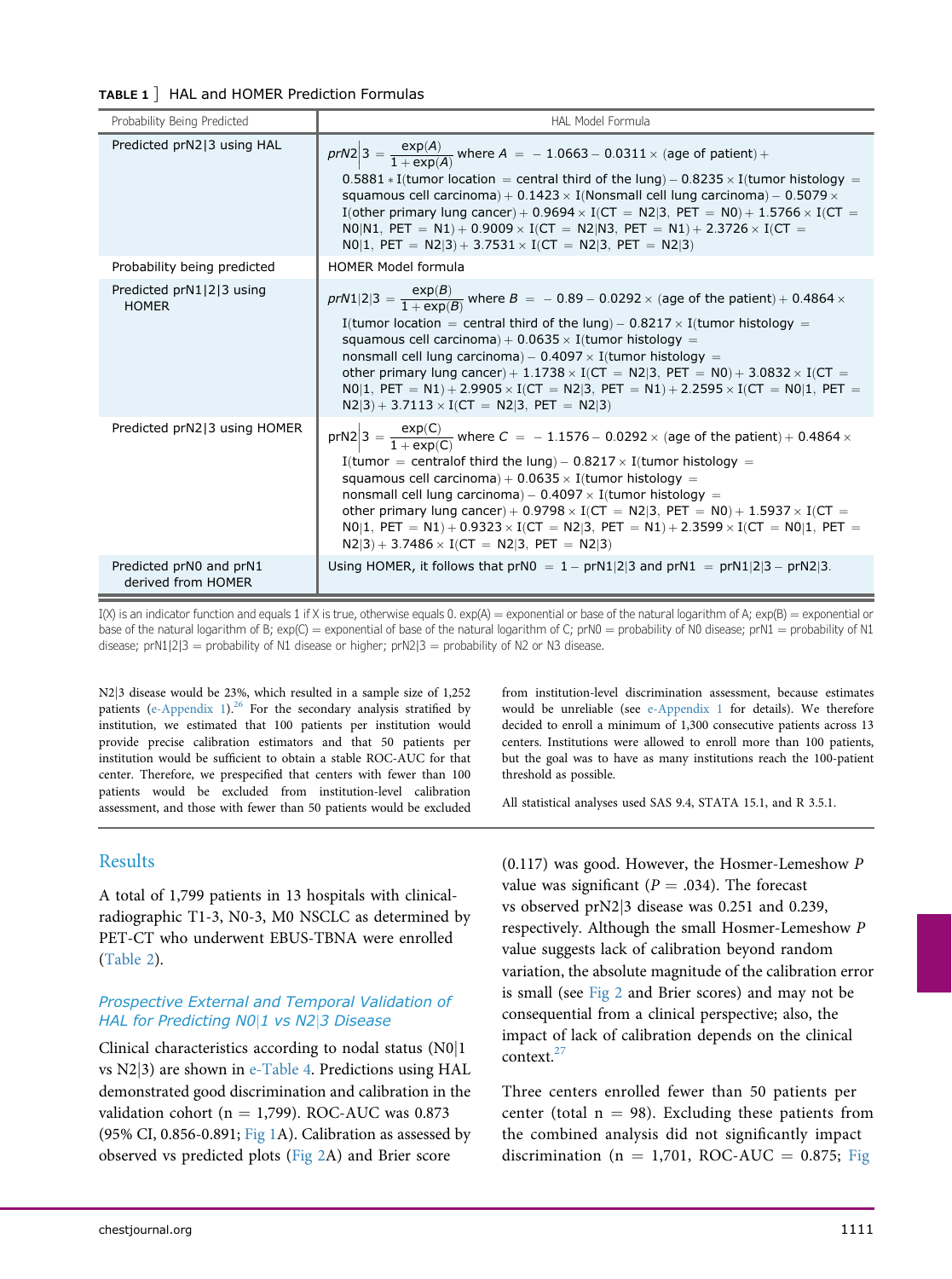<span id="page-6-0"></span>

|  | TABLE 2 ] Enrolled Patients Across 13 Different Hospitals |  |  |
|--|-----------------------------------------------------------|--|--|
|  |                                                           |  |  |

| Variable                                   | Overall $(N = 2,127)$ | Excluded ( $n = 328$ ) | Included ( $n = 1,799$ ) |  |
|--------------------------------------------|-----------------------|------------------------|--------------------------|--|
| Institution, No. (%)                       |                       |                        |                          |  |
| Christus St. Vincent Santa Fe <sup>a</sup> | 38(1.8)               | 5(1.7)                 | 33(1.8)                  |  |
| Cleveland Clinic Foundation                | 361 (17.0)            | 53(13.0)               | 308 (17.6)               |  |
| Henry Ford Hospital                        | 112(5.3)              | 4(1.4)                 | 108(5.9)                 |  |
| Michael E. DeBakey Hospital                | 117(5.5)              | 0(0.0)                 | 117 (6.4)                |  |
| Johns Hopkins                              | 239 (11.2)            | 46 (15.8)              | 193 (10.5)               |  |
| Kaiser Permanente <sup>a</sup>             | 51(2.4)               | 17(5.8)                | 34(1.9)                  |  |
| <b>MD Anderson Cancer Center</b>           | 679 (31.9)            | 124 (37.7)             | 555 (30.8)               |  |
| Royal Melbourne Hospital                   | 146 (6.9)             | 13(4.5)                | 133 (7.2)                |  |
| VA Portland Healthcare System              | 61(2.9)               | 7(1.4)                 | 54(3.1)                  |  |
| St. Luke's of Kansas City                  | 103(4.8)              | 1(0.3)                 | 102(5.6)                 |  |
| Stanford University                        | 67(3.1)               | 3(0.3)                 | 64 (3.6)                 |  |
| University of Chicago                      | 85(4.0)               | 18(5.8)                | 67(3.7)                  |  |
| University of New Mexico <sup>a</sup>      | 68 (3.2)              | 37(12.3)               | 31(1.7)                  |  |

<span id="page-6-2"></span><sup>a</sup>Institutions with fewer than 50 patients that were included for the combined cohort analysis but excluded from the stratified by institution analysis. The reasons of patients' exclusion are found in [e-Table 1](#page-3-0).

[1B](#page-6-1)) or calibration (Brier score, 0.112; Hosmer-Lemeshow  $P = .675$ ; forecast prN2|3 disease  $=$ 0.242, observed  $prN2/3 = 0.220$ ). The Hosmer-Lemeshow P value is dependent on sample size. Therefore, an increase in P value with reduced sample size does not necessarily imply better calibration.<sup>[27](#page-14-9)</sup>

Model performance stratified by institution is provided in [Table 3](#page-7-1). Discrimination on a per-hospital basis remained good, with ROC-AUC ranging from 0.810 to 0.917 and Brier scores from 0.083 to 0.141.

Exploratory testing demonstrated presence of centerlevel effects. The random effects model using a random intercept is provided in [e-Appendix 1](#page-3-0). Although it did outperform the baseline HAL model ( $P < .001$ ), the absolute magnitude of discrimination improvement was small (ROC-AUC improved from 0.873 to 0.887).

Details of the exploratory analysis comparing the previously published institution-specific calibrated models are summarized in [e-Table 5](#page-3-0). The baseline HAL model outperformed the institution-specific calibrated HAL models in every institution ([e-Appendix 1\)](#page-3-0).

<span id="page-6-1"></span>

Figure 1 – Receiver operating characteristic curves of the HAL model in the combined validation cohort. The figure plots the area under the curve (AUC) for A, N2 or N3 (vs N0 or N1) disease (AUC = 0.873) for all patients that met inclusion criteria from all 13 institutions (n = 1,799), and for B, N2 or N3 (vs N0 or N1) disease (AUC = 0.875) for patients that met inclusion criteria from institutions that had more than 50 eligible patients (n = 1,701).  $HAL = Help$  with the Assessment of Adenopathy in Lung cancer model.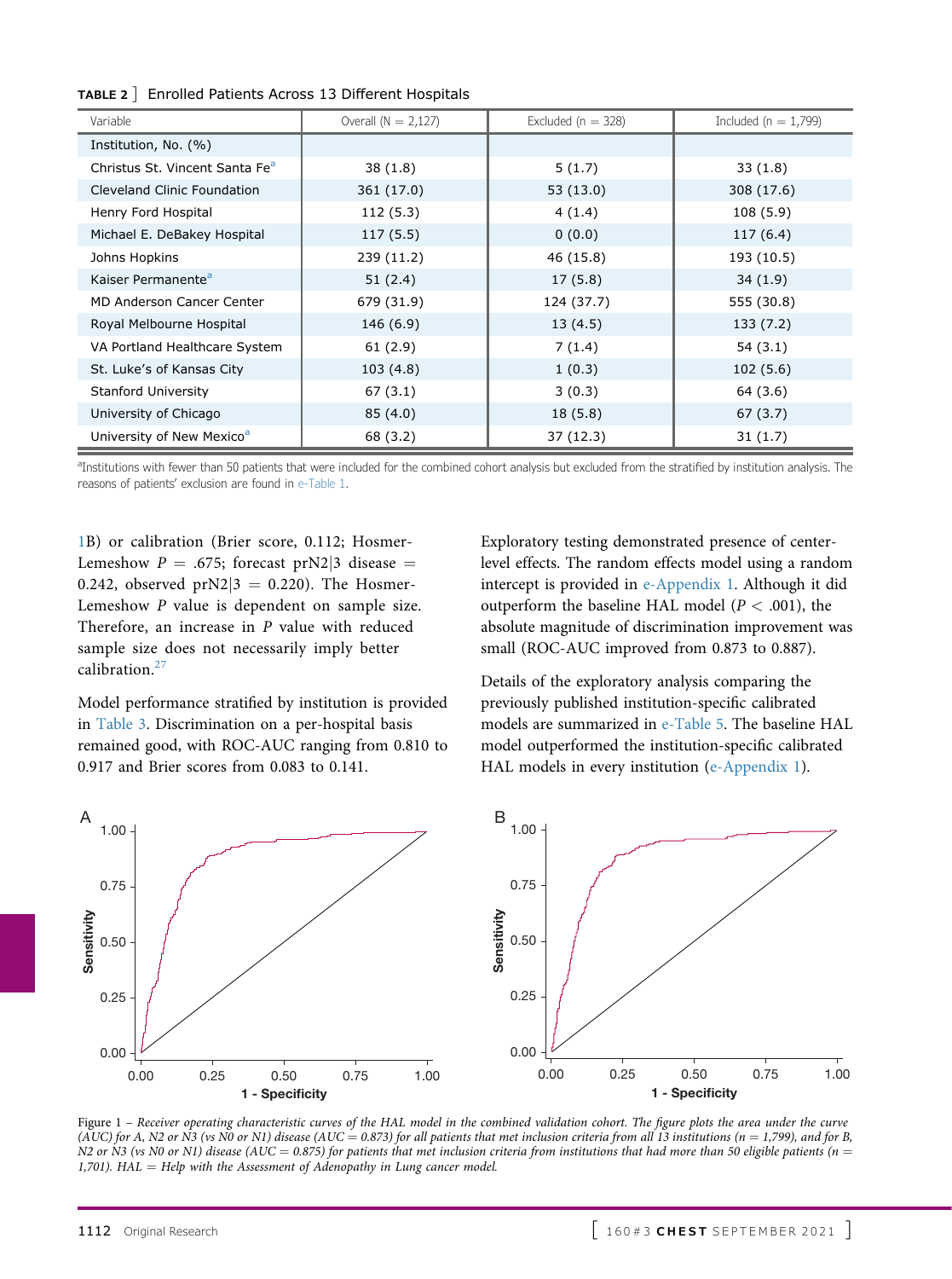<span id="page-7-0"></span>

Figure 2 – Observed vs predicted plots for the HAL model in the combined validation cohort for A, all patients that met inclusion criteria from all 13 institutions ( $n = 1,799$ ) and B, for patients that met inclusion criteria from institutions that had more than 50 eligible patients ( $n = 1,701$ ). The figure plots the probability of N2 or N3 (vs N0 or N1) disease by decile of expected risk as a function of the actual observed risk in that group. The observed probability for each decile is on the vertical axis; the predicted probability for each decile is on the horizontal axis. A perfect model, where observed  $=$ predicted, is shown by the line.  $HAL = Help$  with the Assessment of Adenopathy in Lung cancer model.

#### Prospective External and Temporal Validation of HOMER for Predicting N0 vs N1 vs N2|3 Disease

Clinical characteristics according to nodal status (N0 vs N1 vs  $N2|3$ ) are shown in [e-Table 6.](#page-3-0) Predictions using HOMER demonstrated good discrimination and calibration in the validation cohort ( $n = 1,244$ ). ROC-AUC was 0.837 (95% CI, 0.814-0.859; [Fig 3A](#page-8-0)) for predicting prN1|2|3 (vs prN0) disease and 0.876

| Population                                                       | ROC-AUC (95% CI)       | <b>Brier</b><br>Score | Observed prN2 3<br>(vs N0 1) | Forecast prN2 3<br>( $vs$ $N0 1$ ) | Hosmer-<br>Lemeshow $P$ |
|------------------------------------------------------------------|------------------------|-----------------------|------------------------------|------------------------------------|-------------------------|
| Entire cohort ( $n = 1,799$ )                                    | $0.873(0.856 - 0.891)$ | 0.117                 | 0.239                        | 0.251                              | .034                    |
| Cohort excluding centers with $<$ 50<br>patients ( $n = 1,701$ ) | $0.875(0.856 - 0.894)$ | 0.112                 | 0.220                        | 0.242                              | .675                    |
| MD Anderson Cancer Center <sup>a</sup><br>$(n = 555)$            | $0.871(0.835 - 0.949)$ | 0.109                 | 0.193                        | 0.228                              | .0467                   |
| Cleveland Clinic Foundation <sup>b</sup><br>$(n = 308)$          | $0.913(0.880 - 0.945)$ | 0.092                 | 0.182                        | 0.216                              | .704                    |
| Henry Ford Hospital <sup>b</sup> (n = 108)                       | $0.848(0.772 - 0.924)$ | 0.136                 | 0.269                        | 0.290                              | .293                    |
| Johns Hopkins <sup>b</sup> (n = 193)                             | $0.838(0.776-0.899)$   | 0.141                 | 0.285                        | 0.304                              | .280                    |
| Royal Melbourne Hospital <sup>c</sup> (n = 133)                  | $0.917(0.862 - 0.973)$ | 0.110                 | 0.338                        | 0.230                              | .010                    |
| Michael E. DeBakey VA Hospital <sup>c</sup><br>$(n = 117)$       | $0.912(0.847 - 0.977)$ | 0.083                 | 0.188                        | 0.165                              | .768                    |
| St. Luke's of Kansas City <sup>c</sup> (n = 102)                 | $0.887(0.813 - 0.962)$ | 0.120                 | 0.245                        | 0.204                              | .459                    |
| VA Portland Healthcare System <sup>c</sup><br>$(n = 54)$         | $0.909(0.828 - 0.990)$ | <b>NA</b>             | <b>NA</b>                    | <b>NA</b>                          | <b>NA</b>               |
| Stanford University <sup>c</sup> (n = 64)                        | $0.839(0.742 - 0.937)$ | <b>NA</b>             | <b>NA</b>                    | <b>NA</b>                          | <b>NA</b>               |
| University of Chicago <sup>c</sup> (n = 67)                      | $0.810(0.692 - 0.989)$ | <b>NA</b>             | <b>NA</b>                    | <b>NA</b>                          | <b>NA</b>               |

<span id="page-7-1"></span>

|  | TABLE 3   HAL Model Performance at Different Institutions |  |
|--|-----------------------------------------------------------|--|
|  |                                                           |  |

Brier scores range from 0 (perfect) to 1 (worst) for a binary outcome. EBUS-TBNA = endobronchial ultrasound guided-transbronchial needle aspiration;  $NA = Not$  applicable because enrollment did not reach the required  $n \ge 100$  for these centers;  $N0|1 = N0$  or  $N1$ ; prN2|3 = probability of N2 or N3 disease;  $ROC-AUC = area$  under the receiver operator characteristic curve.

<span id="page-7-2"></span><sup>a</sup>Hospital where HAL was developed; data tests temporal validation.

<span id="page-7-3"></span><sup>b</sup>Hospital where HAL was previously tested; new data tests temporal external validation of HAL.

<span id="page-7-4"></span><sup>c</sup>Hospital where HAL was never tested before; external validation of HAL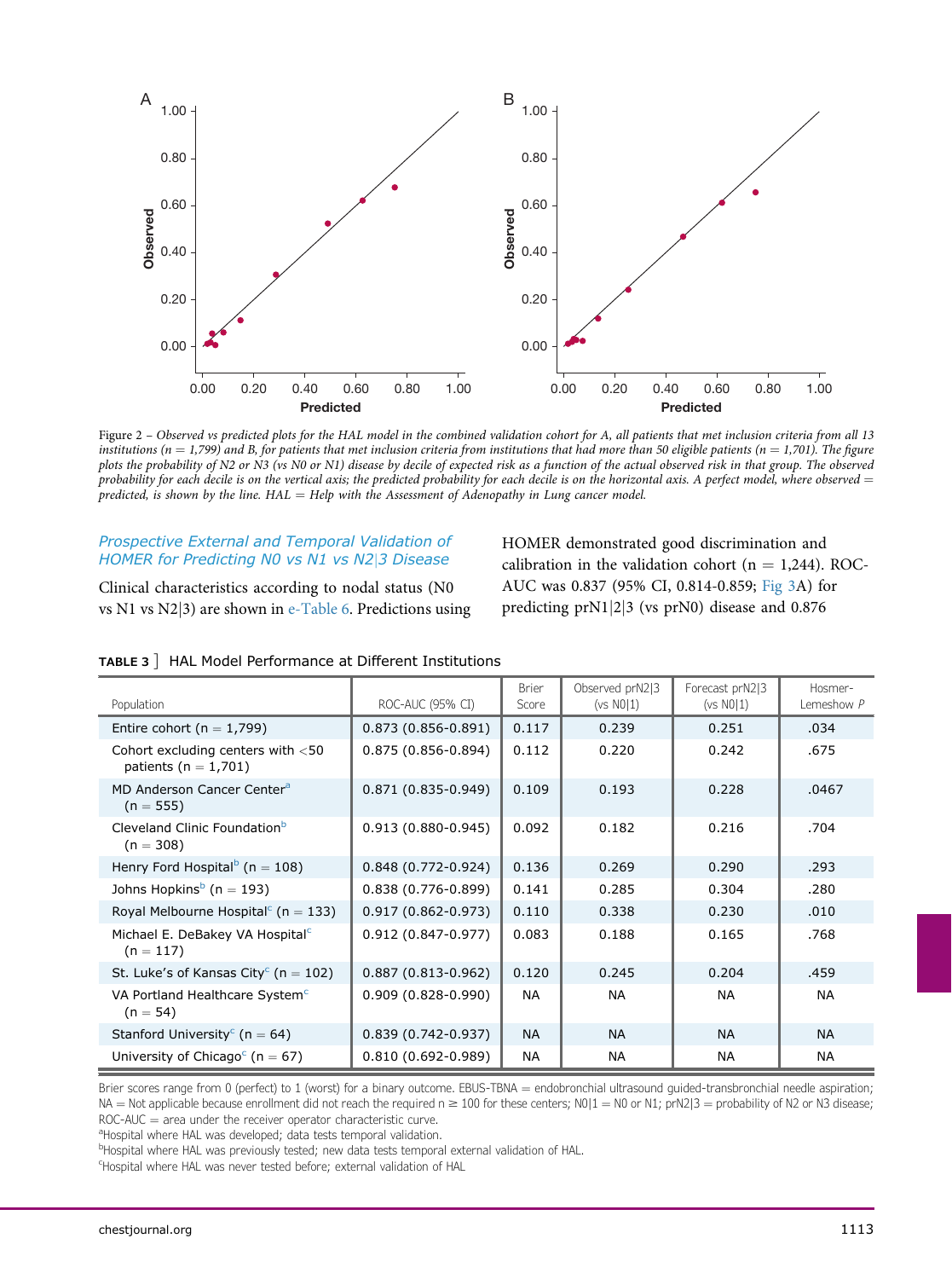<span id="page-8-0"></span>

Figure 3 – Receiver operating characteristic curves of the HOMER model in the combined validation cohort. The figure plots the area under the curve (AUC) for A, N1 or higher (vs N0) disease (AUC = 0.837) and B, N2 or N3 (vs N0 or N1) disease (AUC = 0.876) for all patients that met inclusion criteria from all non-MDACC institutions ( $n = 1,244$ ), and for C, N1 or higher (vs N0) disease (AUC = 0.837) and D, N2 or N3 (vs N0 or N1) disease  $(AUC = 0.878)$  for patients that met inclusion criteria from non-MDACC institutions that had more than 50 eligible patients (n = 1,146). HOMER = Help with Oncologic Mediastinal Evaluation for Radiation;  $MDACC = MD$  Anderson Cancer Center.

(95% CI, 0.855-0.897; [Fig 3B](#page-8-0)) for predicting prN2[j](#page-8-0)3 (vs prN0<sup>[1]</sup> disease. Calibration as assessed by observed vs predicted plots [\(Figs 4](#page-9-0)A, [4](#page-9-0)B) and Brier score (0.349) was good. However, the Hosmer-Lemeshow P value was significant ( $P = .002$ ). The forecast vs observed prN1|2|3 disease was 0.339 and 0.357, respectively. The forecast vs observed prN2[j](#page-9-0)3 disease was 0.261 and 0.259, respectively.

Excluding centers that enrolled fewer than 50 patients did not significantly change discrimination for  $prN1|2|3$  $(n = 1,146; ROC-AUC = 0.837; Fig 3C)$  $(n = 1,146; ROC-AUC = 0.837; Fig 3C)$  $(n = 1,146; ROC-AUC = 0.837; Fig 3C)$  and prN2|3  $(ROC-AUC = 0.878, Fig 3D)$  $(ROC-AUC = 0.878, Fig 3D)$  $(ROC-AUC = 0.878, Fig 3D)$ , or calibration (Brier score, 0.341; Hosmer-Lemeshow  $P < .001$ ; observed vs predicted plots, [Figs 4C](#page-9-0) and [4D](#page-9-0), forecast  $prN1|2|3$ vs observed prN1[j](#page-9-0)2[j](#page-9-0)3 was 0.325 and 0.335, respectively,

and forecast  $prN2/3$  disease vs observed  $prN2/3$  was 0.249 and 0.233, respectively).

Model performance stratified by institution demonstrated good discrimination in eight of nine hospitals, with ROC-AUC ranging from 0.711 to 0.912 [\(Table 4\)](#page-10-0) for prN1[j](#page-10-0)2[j](#page-10-0)3 (vs N0) disease, and diminished discrimination in one hospital (ROC-AUC  $= 0.672$ ; [Table 4](#page-10-0)). Discrimination was good in all hospitals for  $prN2|3$  (vs  $N0|1$ ) disease, with ROC-AUC ranging from 0.809 to 0.919 ([Table 4](#page-10-0)). Calibration on a per-hospital basis was similar, with Brier scores ranging from 0.283 to 0.370 [\(Table 4\)](#page-10-0).

Exploratory testing using a random effects model demonstrated the presence of center-level effects ([e-](#page-3-0)[Appendix 1](#page-3-0)). Although the random effects model did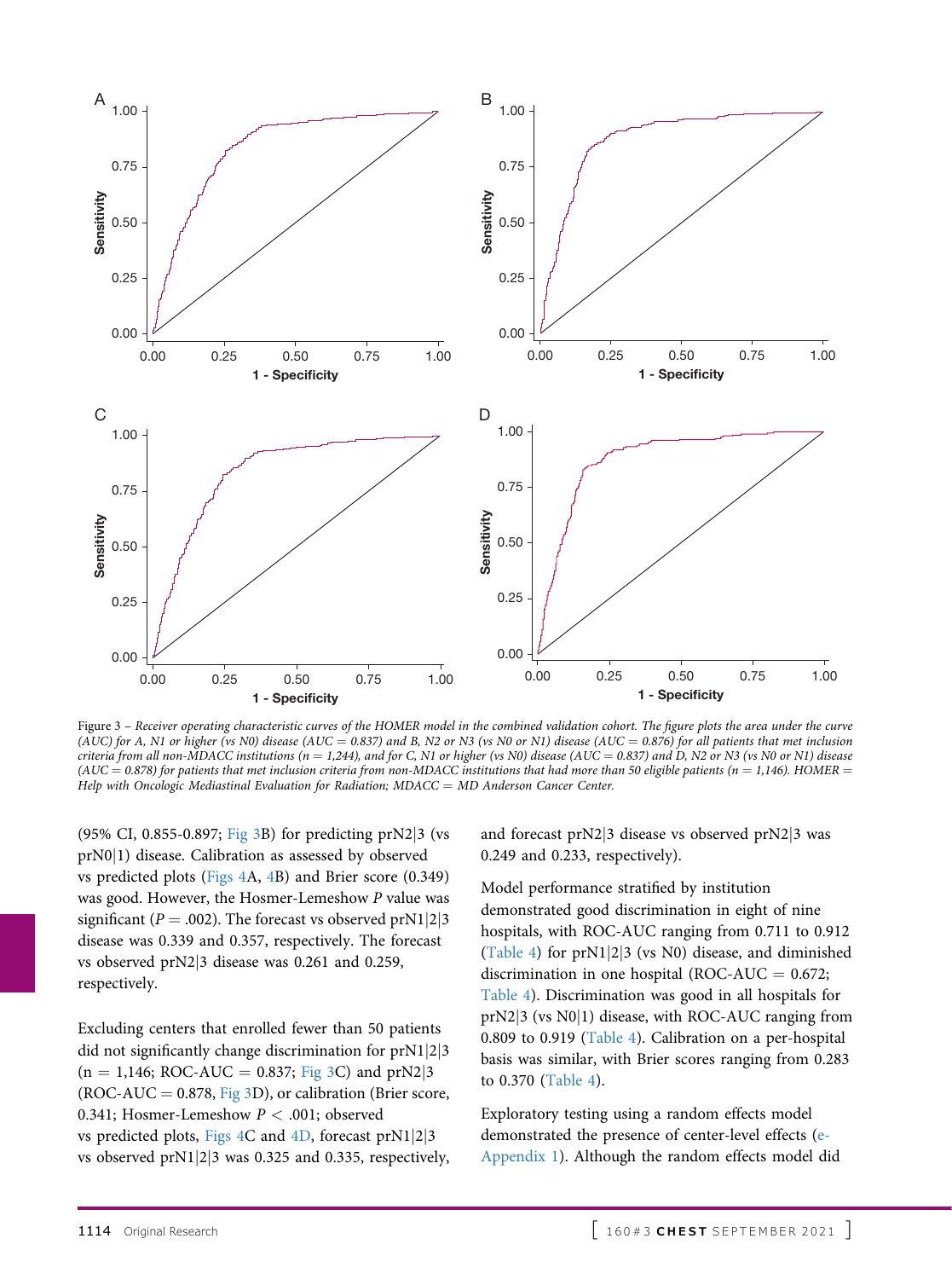<span id="page-9-0"></span>

Figure 4 – Observed vs predicted plots for the HOMER model in the combined validation cohort. The figure plots the probability of N1 or higher (vs N0) disease for A and the probability (B) of N2 or N3 (vs N0 or N1) disease by decile of expected risk for all patients that met inclusion criteria from all non-MDACC institutions  $(n = 1,244)$  and the probability of (C) N1 or higher (vs N0) disease and the probability of (D) N2 or N3 (vs N0 or N1) disease by decile of expected risk for patients that met inclusion criteria from non-MDACC institutions that had more than 50 eligible patients (n = 1,146). The observed probability for each decile is on the vertical axis; the predicted probability for each decile is on the horizontal axis. A perfect model, where observed  $=$  predicted, is shown by the line. HOMER  $=$  Help with Oncologic Mediastinal Evaluation for Radiation; MDACC  $=$  MD Anderson Cancer Center.

outperform the baseline HOMER model ( $P < .001$  for predicting prN1|2|3 [vs N0] disease and  $P < .001$  for predicting  $prN2/3$  [vs N0|1] disease), the absolute magnitude of discrimination improvement was small (ROC-AUC improved from 0.837 to 0.854 for predicting prN1|2|3 [vs N0] disease and from  $0.876$  to  $0.891$  for predicting  $prN2|3$  [vs  $N0|1]$  disease).

Details of the exploratory analysis comparing the previously published institution-specific calibrated models are summarized in [e-Table 7.](#page-3-0) The baseline HOMER model outperformed the institution-specific calibrated HOMER models in every institution ([e-](#page-3-0)[Appendix 1](#page-3-0)).

### **Discussion**

In this study, we prospectively and externally validated the HOMER and HAL models, which estimate the probability of metastatic nodal disease in NSCLC patients as determined by EBUS-TBNA. We found that both models performed well in multiple outside institutions. External validation confirmed good discrimination. Although the Hosmer-Lemeshow test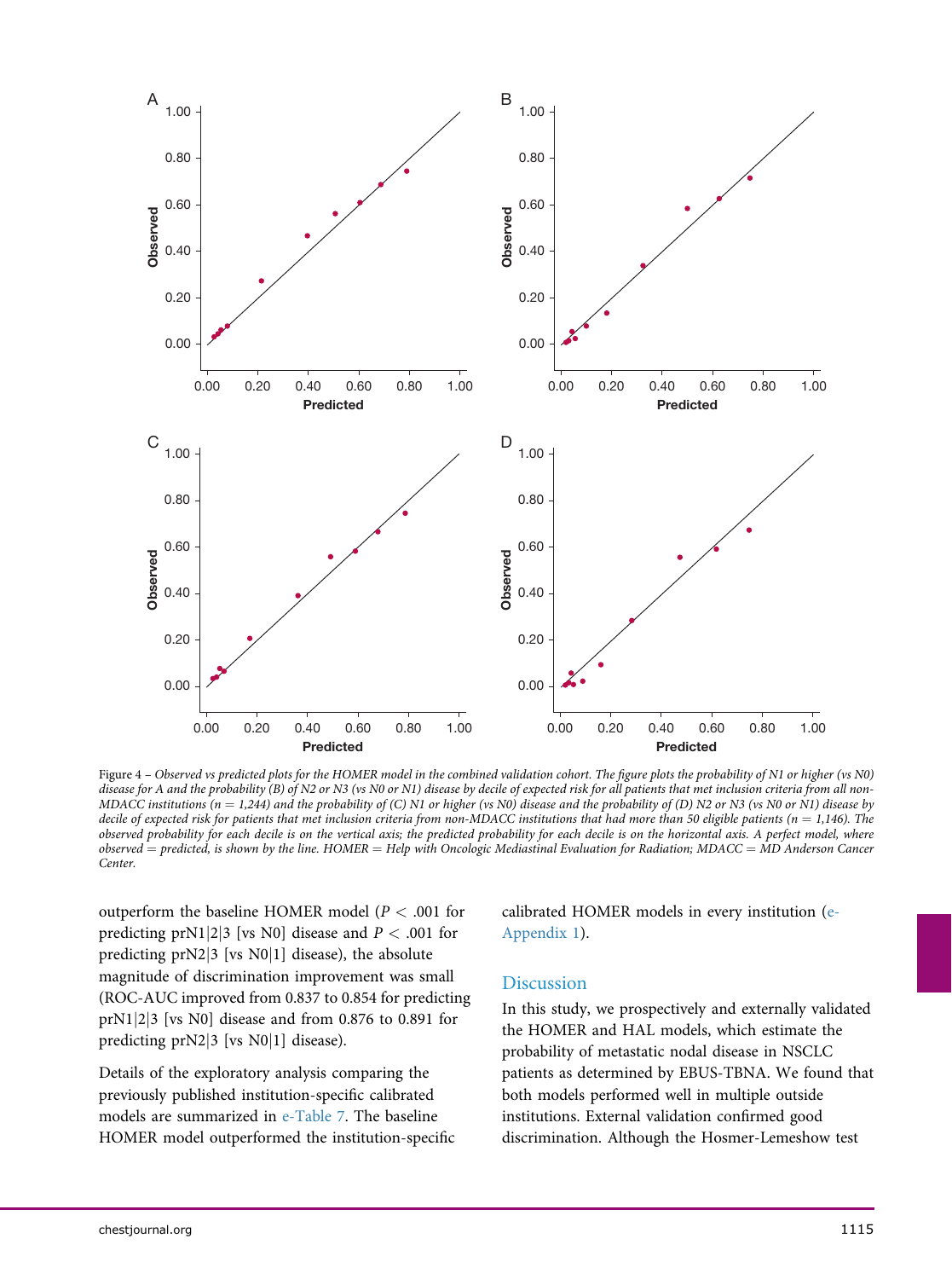<span id="page-10-0"></span>

| TABLE 4   HOMER Model Performance at Different Institutions |
|-------------------------------------------------------------|
|-------------------------------------------------------------|

| Population                                                                    | ROC-AUC prN1 2 3<br>(95% CI) | ROC-AUC prN2 3<br>(95% CI) | <b>Brier</b><br>Score | Observed prN1 2 3<br>(vs N0) | Forecast prN1 2 3<br>(vs N0) | Observed prN2 3<br>( $vs$ $N0 1$ ) | Forecast prN2 3<br>( $vs N0 1$ ) | $HL$ $P$  |
|-------------------------------------------------------------------------------|------------------------------|----------------------------|-----------------------|------------------------------|------------------------------|------------------------------------|----------------------------------|-----------|
| Entire non-MDACC<br>cohort ( $n = 1,244$ )                                    | $0.837(0.814 - 0.859)$       | $0.876(0.855 - 0.897)$     | 0.349                 | 0.357                        | 0.339                        | 0.259                              | 0.261                            | .002      |
| Non-MDACC data<br>excluding centers<br>with $<$ 50 patients<br>$(n = 1, 146)$ | $0.837(0.813 - 0.860)$       | $0.878(0.86 - 0.900)$      | 0.341                 | 0.335                        | 0.325                        | 0.233                              | 0.249                            | $-.001$   |
| <b>Cleveland Clinic</b><br>Foundation <sup>a</sup> (n = 308)                  | $0.851(0.803 - 0.912)$       | $0.912(0.879 - 0.945)$     | 0.283                 | 0.263                        | 0.290                        | 0.182                              | 0.218                            | .098      |
| Henry Ford Hospital <sup>a</sup><br>$(n = 108)$                               | $0.812(0.729 - 0.897)$       | $0.849(0.773 - 0.924)$     | 0.345                 | 0.389                        | 0.361                        | 0.269                              | 0.289                            | .008      |
| Johns Hopkins <sup>a</sup> (n = 193)                                          | $0.803(0.739 - 0.867)$       | $0.838(0.777-0.900)$       | 0.363                 | 0.363                        | 0.380                        | 0.285                              | 0.302                            | .038      |
| Royal Melbourne<br>Hospital $b$ (n = 133)                                     | $0.878(0.819 - 0.938)$       | $0.919(0.864 - 0.974)$     | 0.370                 | 0.504                        | 0.402                        | 0.338                              | 0.288                            | .027      |
| Michael E. DeBakey VA <sup>b</sup><br>$(n = 117)$                             | $0.912(0.857 - 0.966)$       | $0.911(0.845 - 0.978)$     | 0.263                 | 0.265                        | 0.208                        | 0.188                              | 0.169                            | .148      |
| St. Luke's of Kansas<br>City <sup>b</sup> (n = 102)                           | $0.867(0.798-0.937)$         | $0.887(0.813 - 0.962)$     | 0.332                 | 0.333                        | 0.276                        | 0.245                              | 0.205                            | .354      |
| VA Portland <sup>b</sup> (n = 54)                                             | $0.886(0.786 - 0.985)$       | $0.911(0.832 - 0.990)$     | <b>NA</b>             | <b>NA</b>                    | <b>NA</b>                    | <b>NA</b>                          | <b>NA</b>                        | <b>NA</b> |
| Stanford University <sup>b</sup><br>$(n = 64)$                                | $0.711(0.581 - 0.841)$       | $0.834(0.736-0.932)$       | <b>NA</b>             | <b>NA</b>                    | <b>NA</b>                    | <b>NA</b>                          | <b>NA</b>                        | <b>NA</b> |
| University of Chicago <sup>b</sup><br>$(n = 67)$                              | $0.672(0.535-0.809)$         | $0.809(0.691 - 0.927)$     | <b>NA</b>             | <b>NA</b>                    | <b>NA</b>                    | <b>NA</b>                          | <b>NA</b>                        | <b>NA</b> |

Brier scores range from 0 (perfect) to 2 (worst) when there are three possible outcomes, so the interpretation is different for HOMER and HAL. The lower Brier scores in HAL do not imply the HAL is better than HOMER. H-L = Hosmer-Lemeshow; MDACC = MD Anderson Cancer Center; N0|1 = N0 or N1; NA = not applicable because enrollment did not reach the required n ≥ 100 for these centers; prN1|2|3 = probability of N1 disease or higher;  $prN2|3 = probability of N2 or N3 disease; ROC-AUC = area under the receiver operator characteristic curve.$ 

<span id="page-10-1"></span><sup>a</sup>Hospital where HOMER was previously validated, new data here tests temporal external validation of HOMER.

<span id="page-10-2"></span>bHospital where HOMER was never tested before, external validation of HOMER.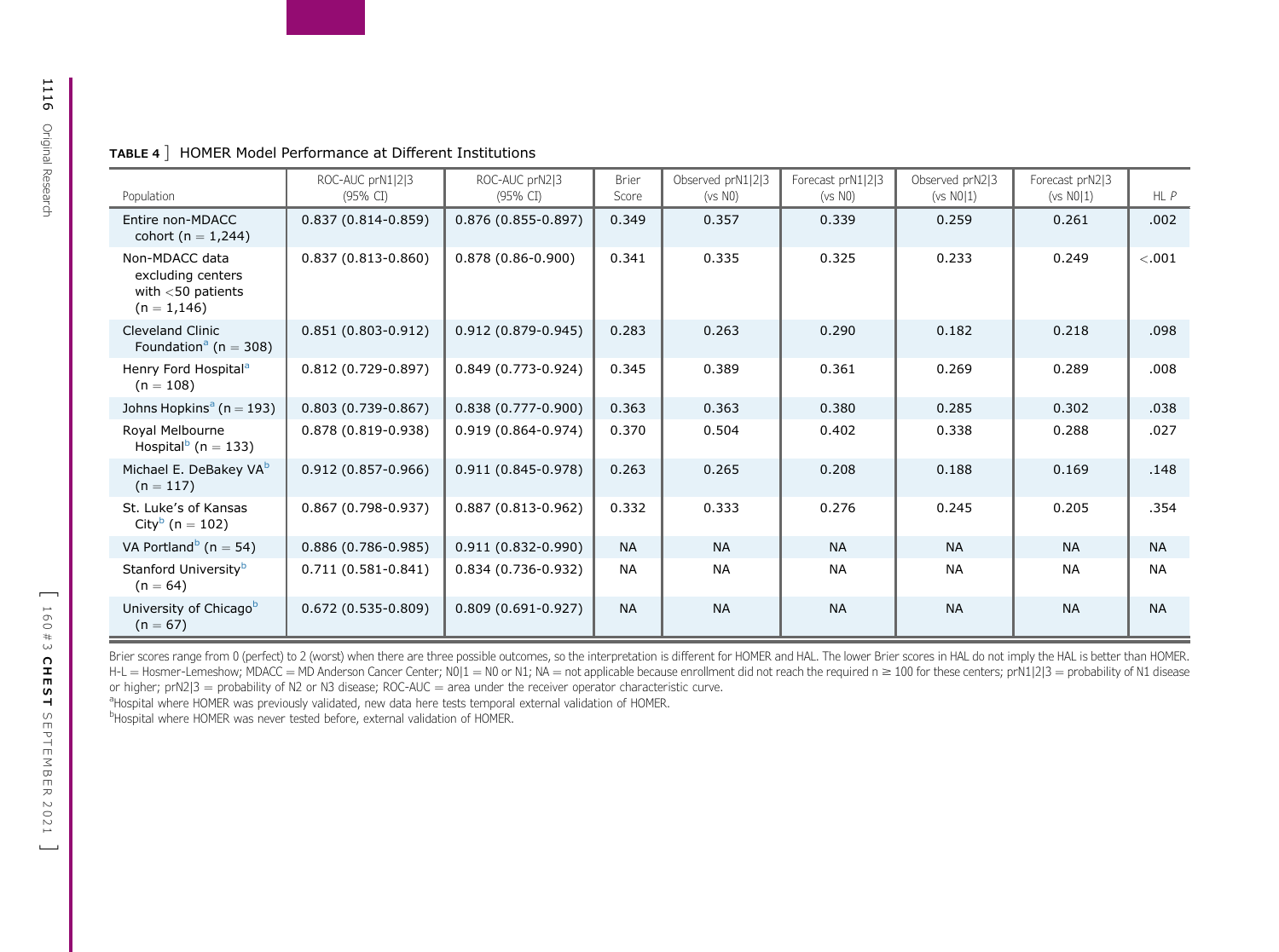suggested some calibration error beyond random variation, the calibration error was small and not evident as assessed by observed vs predicted plots and Brier scores.<sup>27</sup> The forecast vs observed probabilities of disease for HAL (25.1% vs 23.9% for N2[j](#page-14-9)3) and HOMER (33.9% vs 35.7% for N1[j](#page-14-9)2[j](#page-14-9)3 and 26.1% vs 25.9% for N2|3) suggest that HAL slightly overestimates the prN2[j](#page-14-9)3 disease, whereas HOMER overestimates the prN0 disease.

Graphically this means that the curve in the observed vs predicted plots for HAL ([Fig 2](#page-7-0)) is slightly but statistically significantly shifted to the right of the perfect prediction line. For HOMER, in the plot of  $prN1|2|3$  (vs N0) disease [\(Fig 4](#page-9-0)A), the curve is shifted slightly to the left. This shift is a representation of the Hosmer-Lemeshow goodness-of-fit test, which tests overall calibration error. However, the absolute magnitude of the shift is small, as reflected in the difference between forecast and observed probabilities  $(+1.2\%$  difference for HAL and  $-1.8\%$  and  $+0.2\%$  for HOMER for prN1[j](#page-9-0)2[j](#page-9-0)3 and prN2[j](#page-9-0)3, respectively. Therefore, the data suggest that although calibration error is present, the magnitude of the difference is relatively modest, such that the models are informative. $27$ 

How well clinical prediction models perform over extended periods is important if they are to be used in everyday practice. The original HAL model $10$  used data from 2009, and the last patients in this study were from 2019. Both HAL and HOMER demonstrate good discrimination and calibration over a 10-year period at the four centers that performed both studies, providing evidence of temporal validation and stability over time.

Improving decision-making during the evaluation of lung cancer is fundamental to improve the value of patient care.<sup>[28](#page-14-10)</sup> ACCP and NCCN guidelines suggest that mediastinal lymph node sampling with EBUS be performed as the first invasive test in patients with sufficiently high probability of nodal disease. Inaccurate estimates of the probability of nodal disease can in turn lead to ineffective staging. For example, examination of SEER-Medicare data from 2004 to 2013 shows that only 23% to 34% of patients with lung cancer stage T1-3, N1- 3, M0 disease received mediastinal sampling as part of their first invasive test, as recommended by guidelines. $2^9$ Instead of guideline-consistent care, most patients had a biopsy of the peripheral nodule or mass first, usually using a percutaneous CT-guided approach. Mediastinal sampling was delayed and sometimes never done. Unfortunately, this guideline-inconsistent pattern of care led to more biopsies and more complications. One factor contributing to this quality gap in cancer care is the difficulty in quantifying the probability of mediastinal and hilar nodal involvement.

Clinical prediction rules such as HAL and HOMER can help address this problem by better informing providers as to the probability of nodal involvement. HAL and HOMER demonstrated adequate discrimination and fairly good calibration. We believe that on balance HAL and HOMER remain informative and can improve decision-making during the evaluation of lung cancer analogous to the VA and Mayo models for SPNs.

HAL and HOMER can also inform decisions in scenarios in which the guidelines' recommendations for the next step in management is not clear, such as determining whether a PET-scan is required after CT staging when EBUS is being considered, whether performing EBUS-TBNA is warranted after PET-CT imaging is done, and whether confirmatory mediastinoscopy after a negative EBUS-TBNA is required.[1](#page-13-0),[2,](#page-13-1)[4](#page-13-3)[,8,](#page-13-5)[10](#page-13-8)[,17](#page-14-0) For example, consider a 60-year-old patient with a peripherally located, CT N0 stage adenocarcinoma. Should this patient have a PET scan? According to HOMER, the prN1 ranges from 1.5% to 3.9% and a prN2 $\mid$ 3 of 5.2% to 36.6%, depending on the PET N stage. The European Society of Thoracic Surgery (ESTS) suggests that proceeding to thoracotomy is reasonable, provided the probability of finding N2[j](#page-14-0)<sup>3</sup> disease at the time of surgery is less than  $10\%$ .<sup>[30](#page-14-12)</sup> A PET scan would be useful in this patient, because a PET N0 result would lead to surgery ( $prN2/3 < 10\%$  threshold), whereas a PET showing nodal uptake would change management to EBUS (prN2 $|3 > 10\%$  threshold). Conversely, if a patient instead had CT N2 disease, the prN1 ranges from 4.6% to 6.0%, and the prN2[j](#page-14-12)3 ranges from 12.7% to 69.8%, depending on the PET N stage. In this case, we see that regardless of the PET N stage, the lowest the prN2[j](#page-14-12)3 will be is 12.7%, which is higher than the suggested ESTS 10% threshold.<sup>[30](#page-14-12)</sup> Therefore, EBUS sampling in this case will be warranted no matter what, so proceeding directly to EBUS rather than waiting for a PET scan is warranted. In both patients, calculating the range of probabilities is useful.

The second decision that HOMER can inform is determining whether EBUS should be done.<sup>[17](#page-14-0)</sup> For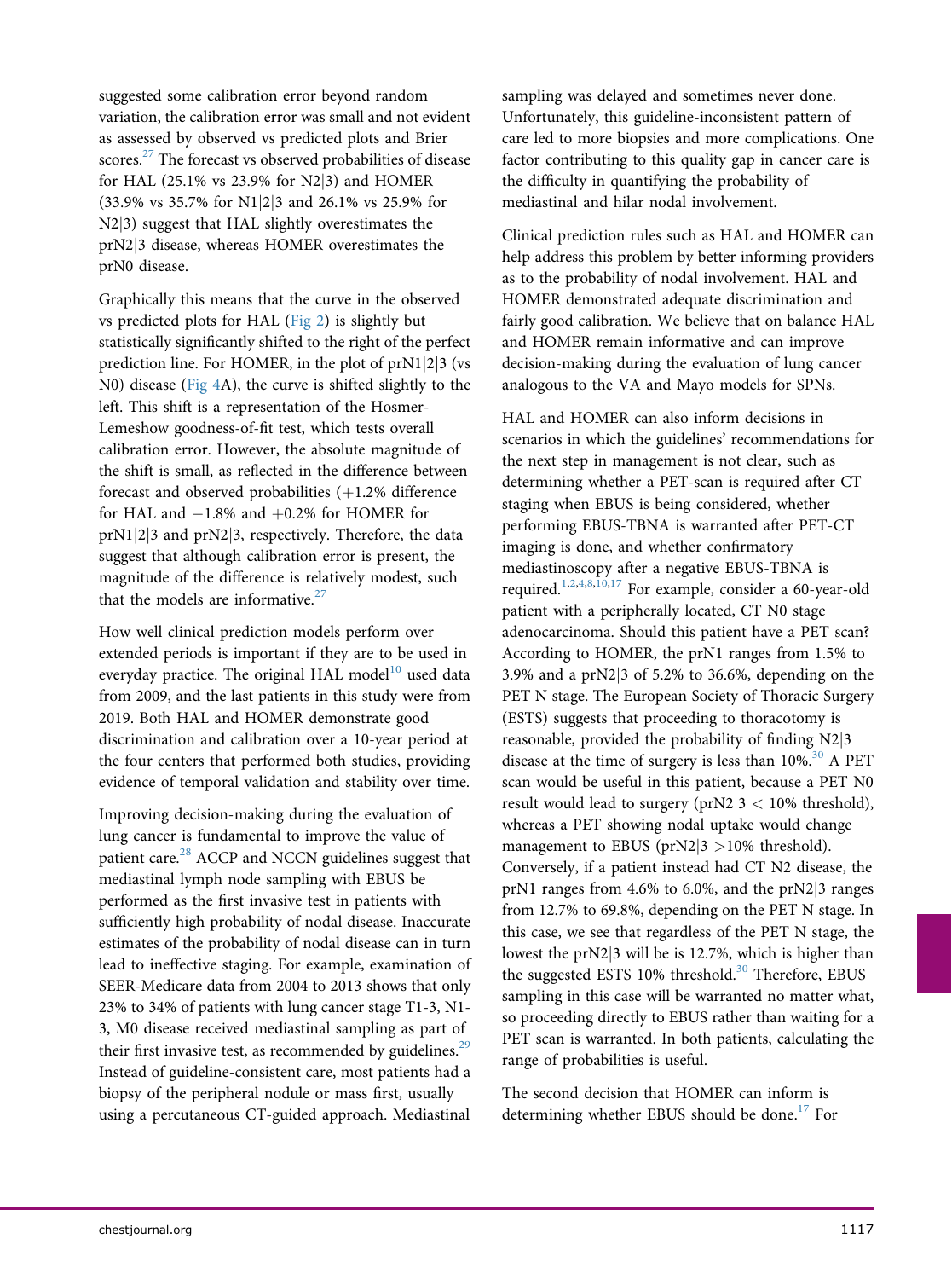instance, consider two cases in which SABR is a treatment option. In the first case (A), a 60-year-old patient with a peripheral undifferentiated NSCLC, PET-CT N0, who is surgically fit but prefers SABR, is evaluated. HOMER predicts a 93% prN0 disease. In the second case (B), an 80-year-old patient with severe COPD who cannot tolerate lobectomy has a peripheral squamous cell carcinoma PET-CT N0. HOMER predicts a 98% prN0 disease. In both cases, finding N2 disease would lead to multimodal chemoradiation over SABR. However, in case A, finding N1 disease leads to surgery, whereas in case B it leads to definitive radiation therapy (alone or with chemotherapy). $8,17$  $8,17$  $8,17$  In case A, when weighing the risk of complications at approximately  $1.15\%$ <sup>[31](#page-14-13)</sup> vs the probability of occult nodal involvement at 7%, EBUS seems warranted because nodal involvement will change treatment from SABR to surgery with adjuvant chemotherapy or chemoradiation. Conversely, in case B, where there is only a 2% probability of finding malignant nodal disease vs a 1.15% risk of complications, $31$  proceeding directly to SABR seems reasonable.[17](#page-14-0) Although the absolute difference in probability of occult nodal metastasis between the two scenarios is small (2% vs 7%), the decision context is complex and involves consideration of the probability of EBUS being positive.

The third decision the models inform is whether confirmatory mediastinoscopy is warranted in patients that have a negative  $EBUS<sup>10</sup>$  $EBUS<sup>10</sup>$  $EBUS<sup>10</sup>$  Guidelines recommend that if EBUS is negative for malignancy in the  $N2/3$  nodes but the suspicion of mediastinal nodal involvement remains high, mediastinoscopy be performed.[8](#page-13-5) But the guidelines do not identify which patients with a negative EBUS are high risk for nodal disease and which patients have a sufficiently low risk that proceeding directly to lobectomy is warranted. HAL can inform this decision. Because we know the sensitivity and specificity of EBUS, HAL can be used to approximate the pretest prN2[j](#page-13-5)3 disease that can, in turn, be used to estimate the posterior probability of N2[j](#page-13-5)3 disease given a negative EBUS (see [e-Appendix 1](#page-3-0) for details). The posterior probability of  $N2/3$  disease then informs the decision on whether a confirmatory mediastinoscopy is necessary; if it is less than the surgical decision threshold (eg, ESTS threshold of 10%), then proceeding directly to lobectomy is warranted, whereas if it is greater than the decision threshold probability, confirmatory mediastinoscopy is

warranted.<sup>[10](#page-13-8),[30](#page-14-12)</sup> HAL and HOMER do not dictate what the surgical decision threshold probability or what the next step in management is, but merely inform and improve the decision process.

HAL and HOMER also refine and challenge existing paradigms with large lesions  $(>3cm)$  that are PET-CT N0. The ACCP lung cancer guidelines recommend that for patients with a peripheral clinical stage IA tumor (PET-CT N0), invasive preoperative evaluation of the mediastinal node is not required (Grade  $2B$ ).<sup>[1](#page-13-0)</sup> The ACCP guidelines remain silent on whether peripheral tumors > 3 cm that are PET-CT N0 should have invasive preoperative evaluation of the mediastinal nodes. However, indirectly they imply that it would be reasonable to do mediastinal staging in such lesions. Similarly, the NCCN guidelines do recommend that patients with tumors  $> 3$  cm that are PET-CT N0 undergo invasive preoperative evaluation of the mediastinal nodes.<sup>[8](#page-13-5)</sup> However, HAL and HOMER suggest that the probability of malignant nodal disease in patients with PET-CT N0 disease is low enough that foregoing EBUS-TBNA would be reasonable even when the tumor is large. Indeed, in this study, among 198 patients with peripheral lesions measuring  $>3$  cm who were PET-CT N0, only two (1.0%; 95% CI, 0.1%-3.6%; [e-Table 8\)](#page-3-0) had N2[j](#page-3-0)3 disease by EBUS. Note that the upper bound of the 95% credible interval of the proportion of patients having N2[j](#page-3-0)3 disease by EBUS is significantly less than the 10% surgical threshold suggested by the ESTS ( $P < .001$ , binomial exact test).<sup>30</sup> Therefore, although the guidelines indirectly suggest that patients with tumors measuring  $> 3$  cm warrant EBUS, our data suggest that foregoing EBUS in select cases might be reasonable.

This study is the first multicenter prospective external and temporal validation of a clinical prediction model for mediastinal and hilar nodal involvement as determined by EBUS. Future studies will be needed to test the utility of the models and determine whether they impact care. Integration of HAL and HOMER into electronic decision aids may facilitate these endeavors. A webpage is now available that can be used to calculate nodal metastasis probabilities using  $HOMER<sub>32</sub>$  $HOMER<sub>32</sub>$  $HOMER<sub>32</sub>$  and prediction tables are in [e-Tables 9](#page-3-0) and [10.](#page-3-0)

However, although HAL and HOMER have both been shown to have overall good performance, it is important to acknowledge their limitations, especially as applied to clinical practice. First, HAL and HOMER demonstrated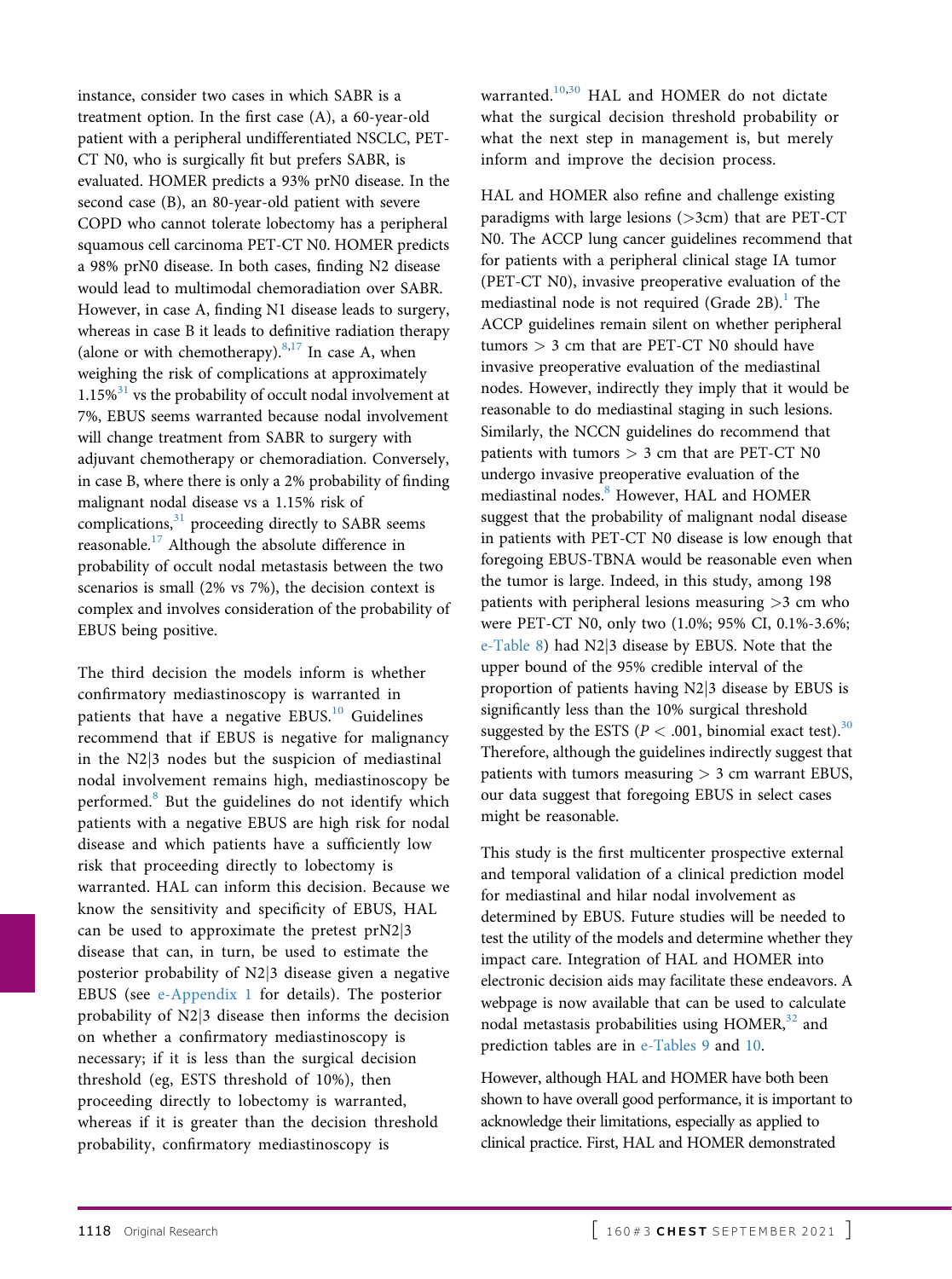some calibration issue in one institution (The Royal Melbourne Hospital). Also, performance might vary significantly in other settings if the type of EBUS staging procedure were changed. In this study, all patients had systematic staging, with sampling of all lymph nodes measuring  $\geq$  5 mm by EBUS. If this were changed, HAL and HOMER might not perform as well. In addition, HAL and HOMER predict EBUS results, and EBUS has limitations in terms of its sensitivity, $33$  which must be accounted for as previously described.<sup>10,[17](#page-14-0)</sup> Finally, HAL and HOMER are dependent on the cytopathologist interpreting the samples. If there is significant variability between centers in terms of specimen handling or cytopathologist interpretation, this will impact model performance.

## Interpretation

In summary, we found that both HAL and HOMER performed well across multiple institutions in terms of their ability to predict mediastinal and hilar lymph node metastasis as identified by EBUS. The data provide external validation as well as temporal validation for the models. Discrimination and calibration were good, as assessed by observed vs predicted plots and Brier scores. The Hosmer-Lemeshow test suggested some degree of calibration error. The magnitude of the calibration error was small, such that the models are acceptable for clinical use.[27](#page-14-9) Future studies will need to assess their utility and hopefully use these models to improve lung cancer care.

## Acknowledgments

Author contributions: D. E. O. was the principal investigator for this study and was responsible for project conception, oversight, organization, data collection and auditing, statistical analysis, and manuscript writing. G. M.-Z. participated in data collection, statistical analysis, and manuscript writing. J. S., J. M., and L. L. were the primary biostatisticians and were responsible for data analysis and writing and editing. F. A. A., L. Y., D. S., D. R. L., T. D., D. K. D., L. M., J. J. F., S. M., C. A., J. T., A. B., A. M. R., D. K. H., M. D., A.-E. S. S., H. B., J. C., D. H. Y., A. C., L. F., H. B. G., D. F.-K., M. H. A., S. S., G. A. E., C. A. J., L. L., M. R., L. N., A. M., H. C., R. F. C., S. M., T. S., M. J. S., M. M., T. G., and L. G. D. participated in data abstraction, writing, and editing. All authors approved the final version to be published and agree to be accountable for all aspects of the work in ensuring that questions related to the accuracy or integrity of any part of the work are appropriately investigated and resolved. D. E. O. and G. M.-Z. take full responsibility for the integrity of the work as a whole, from inception to published article.

#### Financial/nonfinancial disclosures: The

authors have reported to CHEST the following: R. F. C. holds grants with Siemens and Olympus and is a consultant for Siemens, Olympus, and Verix. S. M. is an educational consultant for Johnson & Johnson, Boston Scientific, Olympus, Cook Inc, Medtronic, and Pinnacle Biologics. T. S. has received consulting and speaking fees from Veracyte, consulting fees from Astra-Zeneca, and is consultant for Medtronic. M. J. S. is a consultant for Intuitive Surgical, Gongwin Biopharm, and is a previous consultant for Auris Robotics. M. M. is consultant for Olympus America and is a previous consultant for Auris Robotics. None declared (G. M.-Z., F. A. A., L. Y., D. S., D. R. L., T. D., D. K. D., L. M., J. J. F., S. M., C. A., J. T., A. B., A. M. R., D. K. H., M. D., A.-E. S. S., H. B., J. C., L. G. B., D. H. Y., A. C., L. F., H. B. G., T. G., D. F.-K., M. H. A., S. S., G. A. E., C. A. J., L. L., M. R., L. N., A. M., J. S., H. C., J. M., L. L., D. E. O.).

Other contributions: The authors thank Linda Conry, MA, for editorial assistance in the preparation of this manuscript.

Additional information: The [e-Appendix,](#page-3-0) [e-](#page-3-0)[Figures](#page-3-0), and [e-Tables](#page-3-0) can be found in the [Supplemental Materials](#page-3-0) section of the online article.

## References

- <span id="page-13-0"></span>1. [Silvestri GA, Gonzalez AV, Jantz MA,](http://refhub.elsevier.com/S0012-3692(21)00856-4/sref1) [et al. Methods for staging non-small cell](http://refhub.elsevier.com/S0012-3692(21)00856-4/sref1) [lung cancer. In:](http://refhub.elsevier.com/S0012-3692(21)00856-4/sref1) Diagnosis and [Management of Lung Cancer,](http://refhub.elsevier.com/S0012-3692(21)00856-4/sref1) 3rd ed: [American College of Chest Physicians](http://refhub.elsevier.com/S0012-3692(21)00856-4/sref1) [evidence-based clinical practice](http://refhub.elsevier.com/S0012-3692(21)00856-4/sref1) guidelines. Chest[. 2013;143\(5 Suppl\):](http://refhub.elsevier.com/S0012-3692(21)00856-4/sref1) [e211S-e250S.](http://refhub.elsevier.com/S0012-3692(21)00856-4/sref1)
- <span id="page-13-1"></span>2. [Howington JA, Blum MG, Chang AC,](http://refhub.elsevier.com/S0012-3692(21)00856-4/sref2) [Balekian AA, Murthy SC. Treatment of](http://refhub.elsevier.com/S0012-3692(21)00856-4/sref2) [stage I and II non-small cell lung cancer.](http://refhub.elsevier.com/S0012-3692(21)00856-4/sref2) In: [Diagnosis and Management of Lung](http://refhub.elsevier.com/S0012-3692(21)00856-4/sref2) Cancer, [3rd ed: American College of Chest](http://refhub.elsevier.com/S0012-3692(21)00856-4/sref2) [Physicians evidence-based clinical practice](http://refhub.elsevier.com/S0012-3692(21)00856-4/sref2) guidelines. Chest[. 2013;143\(5 Suppl\):](http://refhub.elsevier.com/S0012-3692(21)00856-4/sref2) [e278S-e313S.](http://refhub.elsevier.com/S0012-3692(21)00856-4/sref2)
- <span id="page-13-2"></span>3. [Reck M, Rabe KF. Precision diagnosis and](http://refhub.elsevier.com/S0012-3692(21)00856-4/sref3) [treatment for advanced non-small-cell](http://refhub.elsevier.com/S0012-3692(21)00856-4/sref3) lung cancer. [N Engl J Med](http://refhub.elsevier.com/S0012-3692(21)00856-4/sref3). 2017;377(9): [849-861.](http://refhub.elsevier.com/S0012-3692(21)00856-4/sref3)
- <span id="page-13-3"></span>4. [Ramnath N, Dilling TJ, Harris LJ, et al.](http://refhub.elsevier.com/S0012-3692(21)00856-4/sref4) [Treatment of stage III non-small cell lung](http://refhub.elsevier.com/S0012-3692(21)00856-4/sref4) cancer. In: [Diagnosis and Management of](http://refhub.elsevier.com/S0012-3692(21)00856-4/sref4) Lung Cancer, [3rd ed: American College of](http://refhub.elsevier.com/S0012-3692(21)00856-4/sref4) [Chest Physicians evidence-based clinical](http://refhub.elsevier.com/S0012-3692(21)00856-4/sref4) [practice guidelines.](http://refhub.elsevier.com/S0012-3692(21)00856-4/sref4) Chest. 2013;143(5 [Suppl\):e314S-e340S.](http://refhub.elsevier.com/S0012-3692(21)00856-4/sref4)
- <span id="page-13-4"></span>5. [Ost DE, Jim Yeung SC, Tanoue LT,](http://refhub.elsevier.com/S0012-3692(21)00856-4/sref5) [Gould MK. Clinical and organizational](http://refhub.elsevier.com/S0012-3692(21)00856-4/sref5) [factors in the initial evaluation of patients](http://refhub.elsevier.com/S0012-3692(21)00856-4/sref5) [with lung cancer. In:](http://refhub.elsevier.com/S0012-3692(21)00856-4/sref5) Diagnosis and [Management of Lung Cancer,](http://refhub.elsevier.com/S0012-3692(21)00856-4/sref5) 3rd ed: [American College of Chest Physicians](http://refhub.elsevier.com/S0012-3692(21)00856-4/sref5) [evidence-based clinical practice](http://refhub.elsevier.com/S0012-3692(21)00856-4/sref5)

guidelines. Chest[. 2013;143\(5 Suppl\):](http://refhub.elsevier.com/S0012-3692(21)00856-4/sref5) [e121S-e141S](http://refhub.elsevier.com/S0012-3692(21)00856-4/sref5).

- <span id="page-13-6"></span>6. [Rivera MP, Mehta AC, Wahidi MM.](http://refhub.elsevier.com/S0012-3692(21)00856-4/sref6) [Establishing the diagnosis of lung cancer.](http://refhub.elsevier.com/S0012-3692(21)00856-4/sref6) In: [Diagnosis and Management of Lung](http://refhub.elsevier.com/S0012-3692(21)00856-4/sref6) Cancer, [3rd ed: American College of Chest](http://refhub.elsevier.com/S0012-3692(21)00856-4/sref6) [Physicians evidence-based clinical practice](http://refhub.elsevier.com/S0012-3692(21)00856-4/sref6) guidelines. Chest[. 2013;143\(5 Suppl\):](http://refhub.elsevier.com/S0012-3692(21)00856-4/sref6) [e142S-e165S](http://refhub.elsevier.com/S0012-3692(21)00856-4/sref6).
- 7. [Czarnecka-Kujawa K, Rochau U,](http://refhub.elsevier.com/S0012-3692(21)00856-4/sref7) [Siebert U, et al. Cost-effectiveness of](http://refhub.elsevier.com/S0012-3692(21)00856-4/sref7) [mediastinal lymph node staging in non](http://refhub.elsevier.com/S0012-3692(21)00856-4/sref7)[small cell lung cancer.](http://refhub.elsevier.com/S0012-3692(21)00856-4/sref7) J Thorac Cardiovasc Surg[. 2017;153\(6\):1567-1578.](http://refhub.elsevier.com/S0012-3692(21)00856-4/sref7)
- <span id="page-13-5"></span>8. National Comprehensive Nancer Network. Non-small cell lung cancer (Version 2.2019). [https://www.nccn.org/](https://www.nccn.org/professionals/physician_gls/pdf/nscl.pdf) [professionals/physician\\_gls/pdf/nscl.pdf;](https://www.nccn.org/professionals/physician_gls/pdf/nscl.pdf) 2019. Accessed June 3, 2021.
- <span id="page-13-7"></span>9. [Gould MK, Donington J, Lynch WR, et al.](http://refhub.elsevier.com/S0012-3692(21)00856-4/sref9) [Evaluation of individuals with pulmonary](http://refhub.elsevier.com/S0012-3692(21)00856-4/sref9) [nodules: when is it lung cancer?](http://refhub.elsevier.com/S0012-3692(21)00856-4/sref9) Diagnosis [and Management of Lung Cancer,](http://refhub.elsevier.com/S0012-3692(21)00856-4/sref9) 3rd ed: [American College of Chest Physicians](http://refhub.elsevier.com/S0012-3692(21)00856-4/sref9) [evidence-based clinical practice](http://refhub.elsevier.com/S0012-3692(21)00856-4/sref9) guidelines. Chest[. 2013;143\(5 Suppl\):e93S](http://refhub.elsevier.com/S0012-3692(21)00856-4/sref9)[e120S](http://refhub.elsevier.com/S0012-3692(21)00856-4/sref9).
- <span id="page-13-8"></span>10. O'[Connell OJ, Almeida FA, Simoff MJ,](http://refhub.elsevier.com/S0012-3692(21)00856-4/sref10) [et al. A prediction model to help with the](http://refhub.elsevier.com/S0012-3692(21)00856-4/sref10) [assessment of adenopathy in lung cancer:](http://refhub.elsevier.com/S0012-3692(21)00856-4/sref10) HAL. [Am J Respir Crit Care Med](http://refhub.elsevier.com/S0012-3692(21)00856-4/sref10). [2017;195\(12\):1651-1660.](http://refhub.elsevier.com/S0012-3692(21)00856-4/sref10)
- 11. [Shafazand S, Gould MK. A clinical](http://refhub.elsevier.com/S0012-3692(21)00856-4/sref11) [prediction rule to estimate the probability](http://refhub.elsevier.com/S0012-3692(21)00856-4/sref11) [of mediastinal metastasis in patients with](http://refhub.elsevier.com/S0012-3692(21)00856-4/sref11) [non-small cell lung cancer.](http://refhub.elsevier.com/S0012-3692(21)00856-4/sref11)  $\hat{J}$  Thorac Oncol[. 2006;1\(9\):953-959](http://refhub.elsevier.com/S0012-3692(21)00856-4/sref11).
- 12. [Zhang Y, Sun Y, Xiang J, Zhang Y, Hu H,](http://refhub.elsevier.com/S0012-3692(21)00856-4/sref12) [Chen H. A prediction model for N2](http://refhub.elsevier.com/S0012-3692(21)00856-4/sref12) disease in T1 non–[small cell lung cancer.](http://refhub.elsevier.com/S0012-3692(21)00856-4/sref12) [J Thorac Cardiovasc Surg](http://refhub.elsevier.com/S0012-3692(21)00856-4/sref12). 2012;144(6): [1360-1364](http://refhub.elsevier.com/S0012-3692(21)00856-4/sref12).
- 13. [Chen K, Yang F, Jiang G, Li J, Wang J.](http://refhub.elsevier.com/S0012-3692(21)00856-4/sref13) [Development and validation of a clinical](http://refhub.elsevier.com/S0012-3692(21)00856-4/sref13) [prediction model for N2 lymph node](http://refhub.elsevier.com/S0012-3692(21)00856-4/sref13) [metastasis in non-small cell lung cancer.](http://refhub.elsevier.com/S0012-3692(21)00856-4/sref13) Ann Thorac Surg[. 2013;96\(5\):1761-1768](http://refhub.elsevier.com/S0012-3692(21)00856-4/sref13).